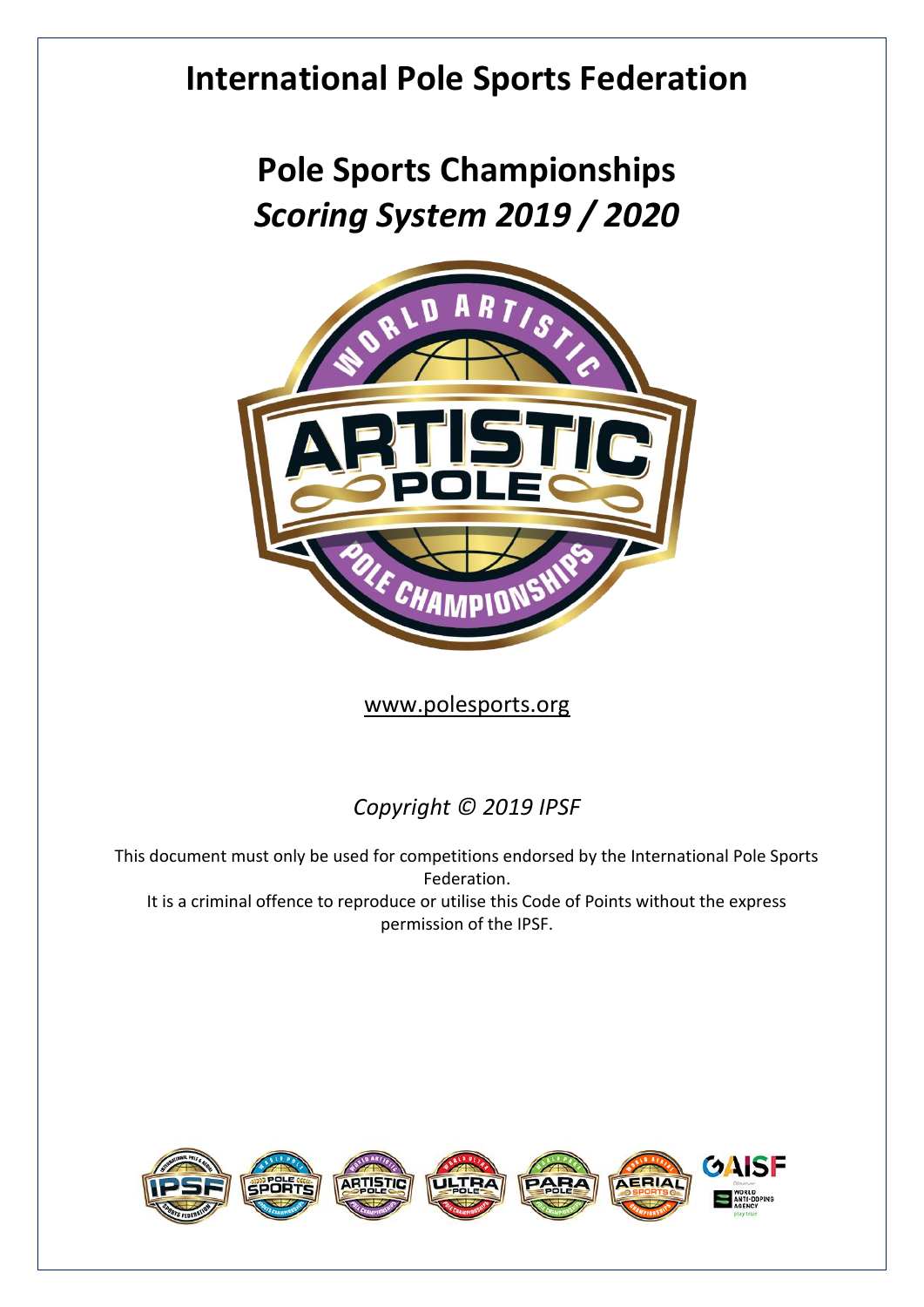## **Table of Contents**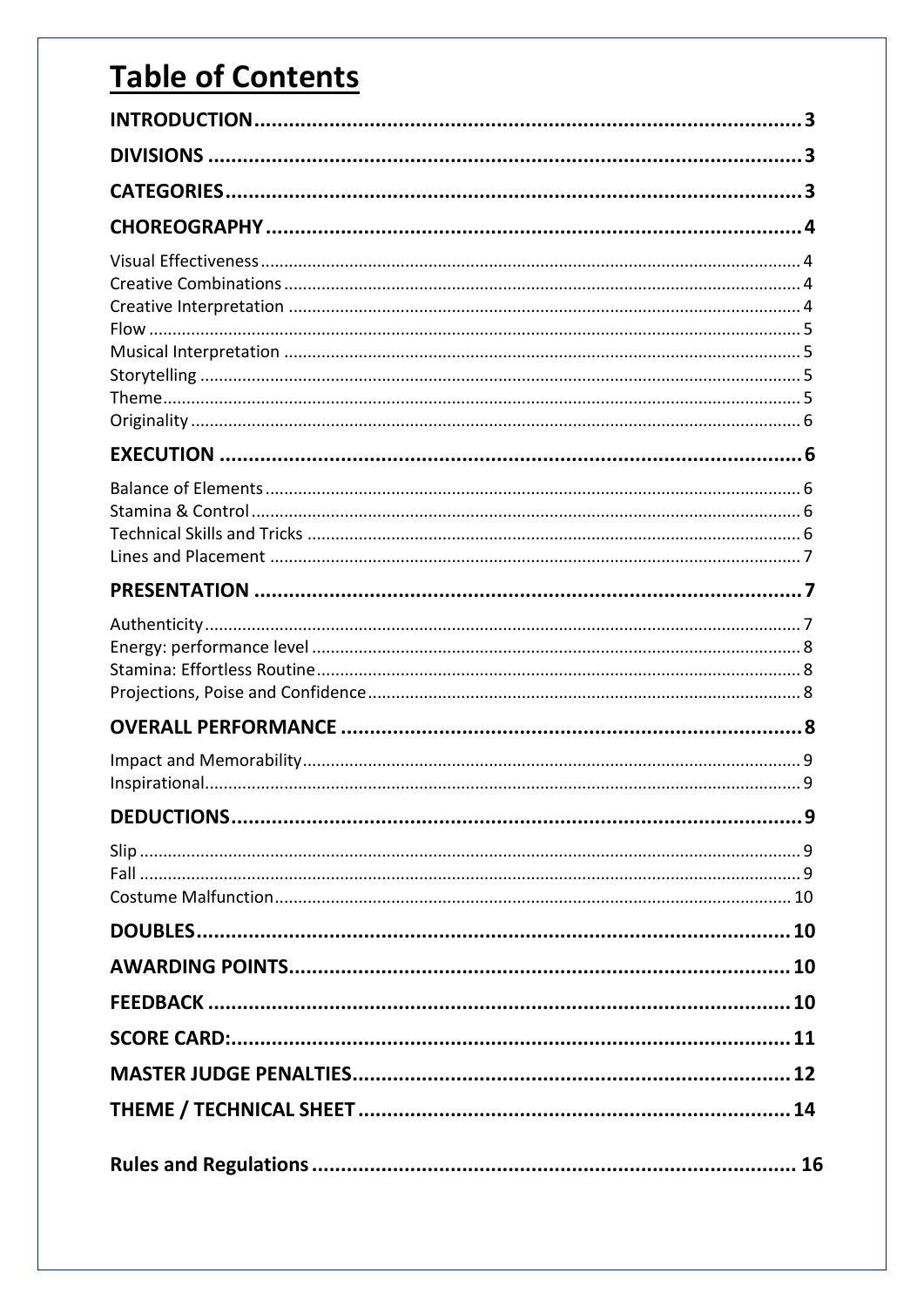| 1.<br>2.<br>3.<br>4.                                                     |  |  |  |
|--------------------------------------------------------------------------|--|--|--|
|                                                                          |  |  |  |
| 5.<br>6.<br>7.                                                           |  |  |  |
|                                                                          |  |  |  |
| 8.                                                                       |  |  |  |
|                                                                          |  |  |  |
| 9.<br>10.<br>11.<br>12.<br>13.<br>14.<br>15.<br>16.<br>17.<br>18.<br>19. |  |  |  |
| 20.                                                                      |  |  |  |
| 21.                                                                      |  |  |  |
|                                                                          |  |  |  |
| 22.<br>23.                                                               |  |  |  |
|                                                                          |  |  |  |
| 24.                                                                      |  |  |  |
|                                                                          |  |  |  |
|                                                                          |  |  |  |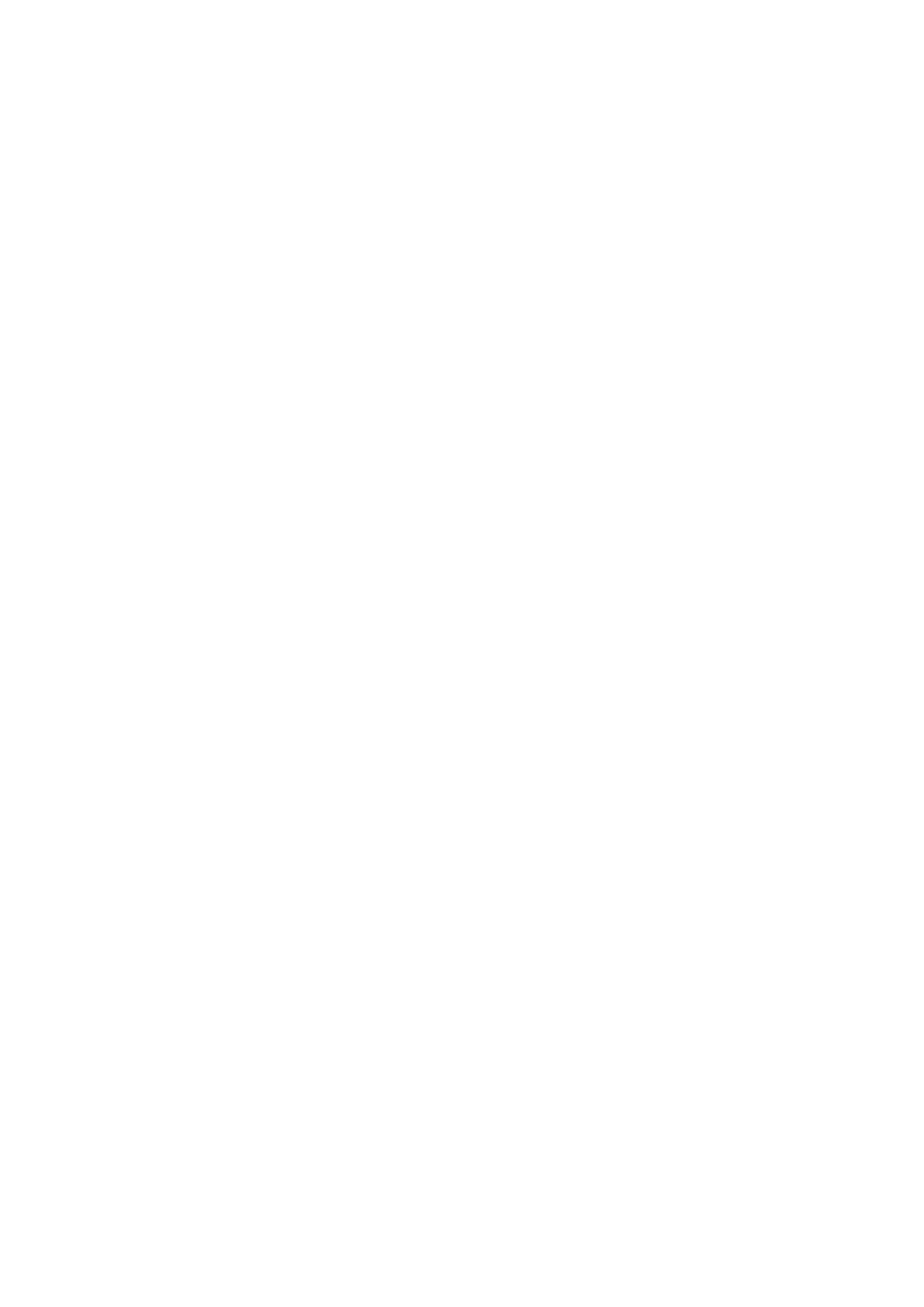## **Introduction**

The IPSF Artistic system is broken down into four parts, namely Choreography, Degree of difficulty, Execution and Presentation. Performers will be judged in all four sections. The final score is a combination of all 4 parts and the performer with the highest score will be the winner. The minimum overall score a performer can be awarded is zero and the highest score is 100. Up to 40 points are awarded for difficulty and execution, with up to 60 points awarded for performance. There are no compulsory elements, and higher points are awarded for performance skills over technical skills.

Please note all IPSF judges are highly trained in the IPSF Artistic Scoring System; however, be advised that due to the nature of an artistic performance, subjectivity cannot be totally eliminated. The judges' scores are final.

#### **Divisions**

- Amateur
- Semi-Professional
- **Professional**

## **Categories**

- Junior  $(14 17)$
- Senior Men (18 39)
- Senior Women (18 39)
- Masters 40+ (may be gender split)
- Doubles 18+

Listed below is a short summary of what judges will be looking for. A detailed layout of all four sections is in this document to enable performers to put together a successful performance.

#### **Choreography**

- To perform a visually effective performance.
- To be creative with combinations.
- To perform with fluidity.
- To perform with rhythm and incorporate the movement to music.
- To have a theme or association with a song.
- To be original on and off the pole.
- Perform with proper body alignment and engagement (no micro-bends at the knee, 'loose' ankles etc.

#### **Execution**

- To control movement effectively.
- To execute technical skills to the highest level.
- To present lines and body placement effectively.

#### **Presentation**

- To perform with energy.
- To perform with ease and effortlessness.
- To perform with confidence.
- To draw in the crowd and judges to the performance.

Please see Rules and Regulations for guidance on music, hair, makeup, costume and grip aids. Note: Performers will be penalised for not adhering to the IPSF rules, regulations and the Ethical Code of Conduct.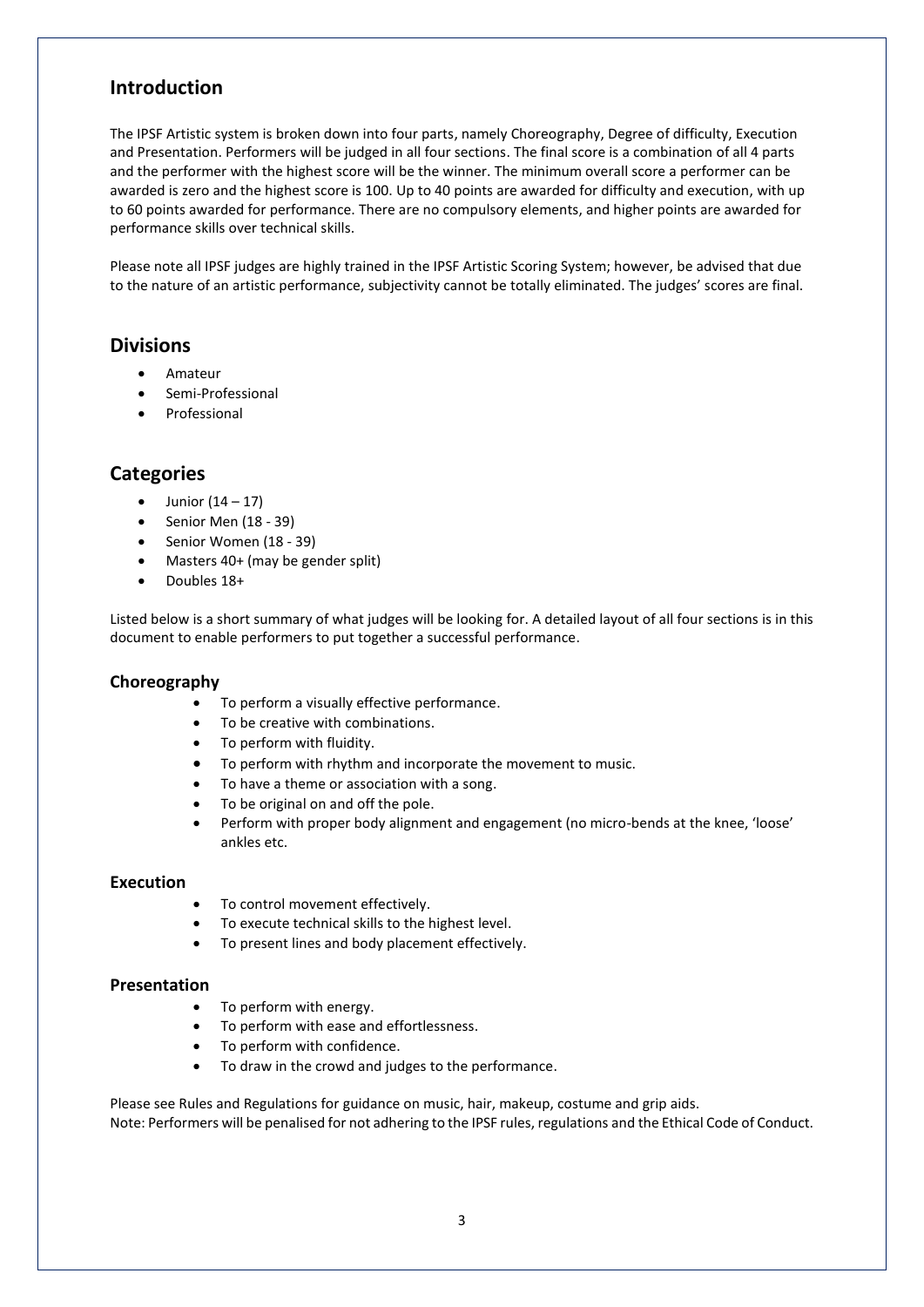## **Choreography**

A maximum of 40 points can be awarded for choreography. This section judges 8 areas, namely:

- Visual Effectiveness
- Creative Combinations
- Creative Interpretation
- Flow
- Musical Interpretation
- Storytelling
- Theme
- **Originality**

The judges will look for choreography that is performed with ease and grace, and creatively on and off the pole.

This section is broken down into the following areas:

#### **VISUAL EFFECTIVENESS**

**Definition:** If a performance has visual effectiveness, it means that the performance has the capability of communicating the essence of your performance effectively.

What the judges are looking for:

- Intriguing to watch
- Flowing
- Entertaining
- Emotional connection with the audience
- Lights, music, costume, choreography and skill combined
- The whole package

#### MAXIMUM POINTS AWARDED - 5pt

#### **CREATIVE COMBINATIONS**

**Definition - Creative:** The creation of stage and / or pole work with the use of imaginative and original ideas. **Definition - Combinations:** To combine two or move movements together seamlessly to create flowing sequences on and off the pole. This includes dance, floor and pole movements.

What the judges are looking for:

- Combinations both on and off the pole that are different, interesting or original.
- Combinations that have been creatively choreographed to the music.

#### MAXIMUM POINTS AWARDED - 5pt

#### **CREATIVE INTERPRETATION**

**Definition - Creative:** The creation of stage and / or pole work with the use of imaginative and original ideas. **Definition - Interpretation:** The ability to explain the meaning of something.

What the judges are looking for:

- The ability to translate the theme.
- The ability to display or communicate a message, feeling, idea, or story in an original way.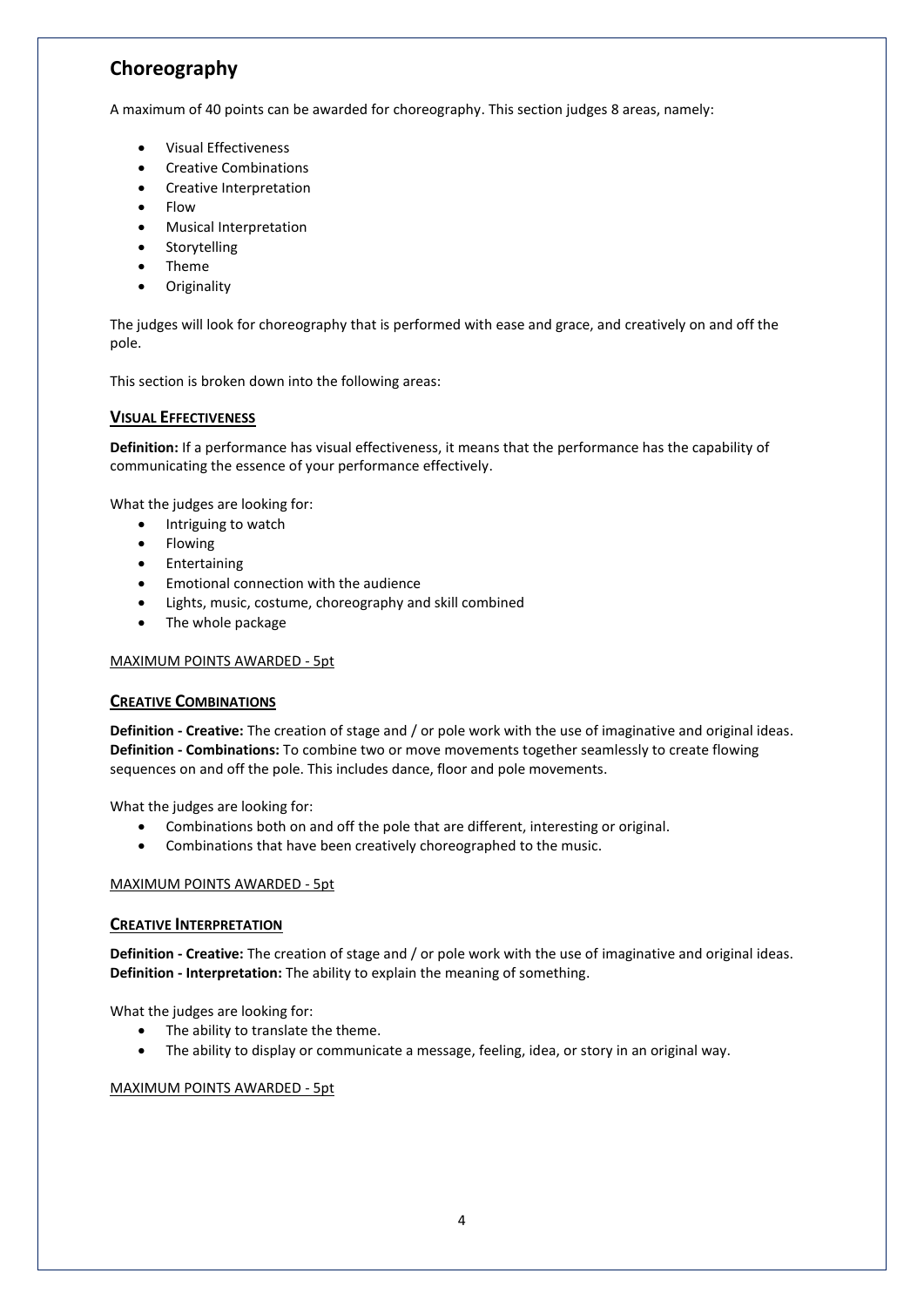### **FLOW**

**Definition:** The grace of a performer's movement or dance. Flow is also usually called as being continuous, which would mean that the stream or momentum of movement does not stop. A good dancer has flow in their movement and gives the impression that it is effortless.

What the judges are looking for:

- Seamless transitions between steps.
- Seamless transitions between stage movements.
- Seamless transitions between pole movements.
- The control of flow.
- How flow is used to reflect the music.

#### MAXIMUM POINTS AWARDED - 5pt

#### **MUSICAL INTERPRETATION**

**Definition:** Musical interpretation is the interaction between music, movement and creativity. Musicality in dance has two main components, namely **Receptivity** and **Creativity**.

**Musical Receptivity** is the ability to receive, comprehend, be sensitive to, and have a working knowledge of musical concepts such as rhythm, tempo, phrasing and mood.

**Musical Creativity** (or musical artistry) is the ability to connect with accompanying music, interpret it, or phrase and add movement dynamics that relate to music even in the absence of accompaniment, in a way that is unique and interesting.

Musicality in dance then might thus be considered the measure or degree to which a dancer is receptive and creative in their translation or rendering of music through movement. It is a key ingredient in a dancer's display of artistry.

What the judges are looking for:

- Interpretation of the music through movement.
- Interpretation of the music through costume.
- Interpretation of the music through the use of a prop (if one is used).

#### MAXIMUM POINTS AWARDED - 5pt

#### **STORYTELLING**

**Definition - Storytelling:** The activity of telling stories – conveying a message or meaning.

What the judges are looking for:

- Was the story clear and focussed?
- Was the story engaging throughout performance?

#### MAXIMUM POINTS AWARDED - 5pt

#### **THEME**

**Definition:** A unifying or dominant idea that is a recurrent element in artistic work. A theme should marry music, costume, choreography and movement together so that the concept can be understood by the audience.

What the judges are looking for:

- A clear connection between music and choreography.
- A visual communication of the theme throughout the performance.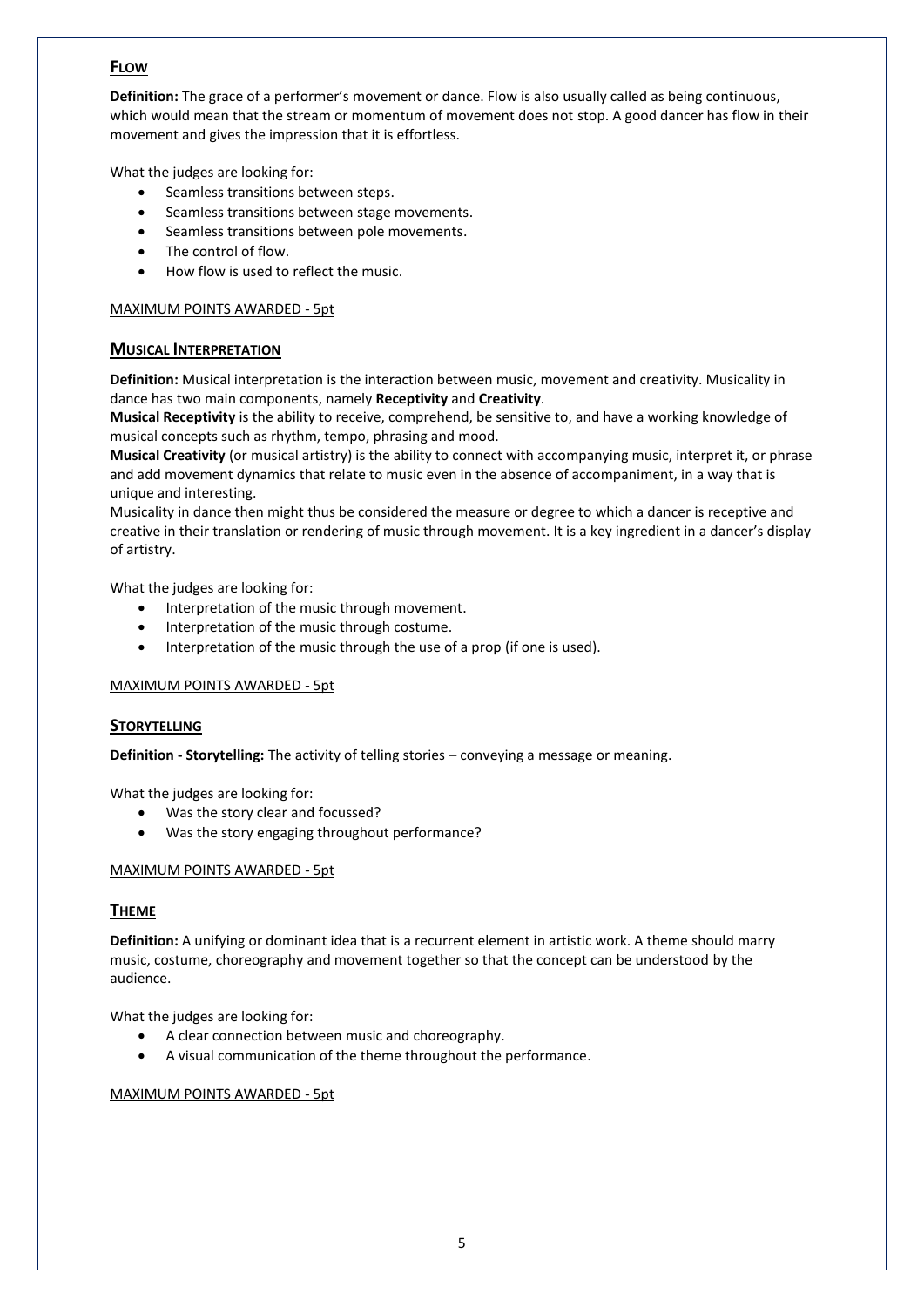#### **ORIGINALITY**

**Definition:** The creation of stage and / or pole work with the use of imaginative or original ideas.

What the judges are looking for:

- Originality and / or imagination in the performers' choreography and movement.
- Originality and / or imagination in the performers' tricks, transitions and combinations.

MAXIMUM POINTS AWARDED - 5pt

## **Execution**

A maximum of 20 points can be awarded for Execution. This section judges 4 areas:

- Stamina & Control
- Balance of Elements
- Technical Skills and Tricks
- Lines and Placement

The judges will look for moves that are performed with a high level of execution and correct alignment.

This section is broken down into the following areas:

#### **BALANCE OF ELEMENTS**

**Definition - Balance:** having different elements that are equal or correct proportions.

What the judges are looking for:

- The ability to use a variety of elements / tools to tell their story (e.g. floorwork, aerial, dance, acrobatics, and stillness).
- The ability to use costumes, props and the available space on stage to reinforce the theme / message / story.

#### MAXIMUM POINTS AWARDED - 5pt

#### **STAMINA & CONTROL**

**Definition - Stamina:** the ability to sustain prolonged physical effort. **Definition - Control:** The ability to control your entire body throughout the performance and demonstrating conscious intent in movement at all times.

What the judges are looking for:

- Control of the limbs.
- Balance within all movements.
- The control of all movement so that choreography is cleanly performed.

#### MAXIMUM POINTS AWARDED - 5pt

#### **TECHNICAL SKILLS AND TRICKS**

**Definition:** Combining advanced and / or new skills and tricks throughout the entire routine on both floor and pole. Clean execution throughout the performance is required.

What the judges are looking for:

- Body placement on and off the pole which should be executed with the clean alignment.
- Clean entrance and exit into tricks and combinations.
- Clean technique.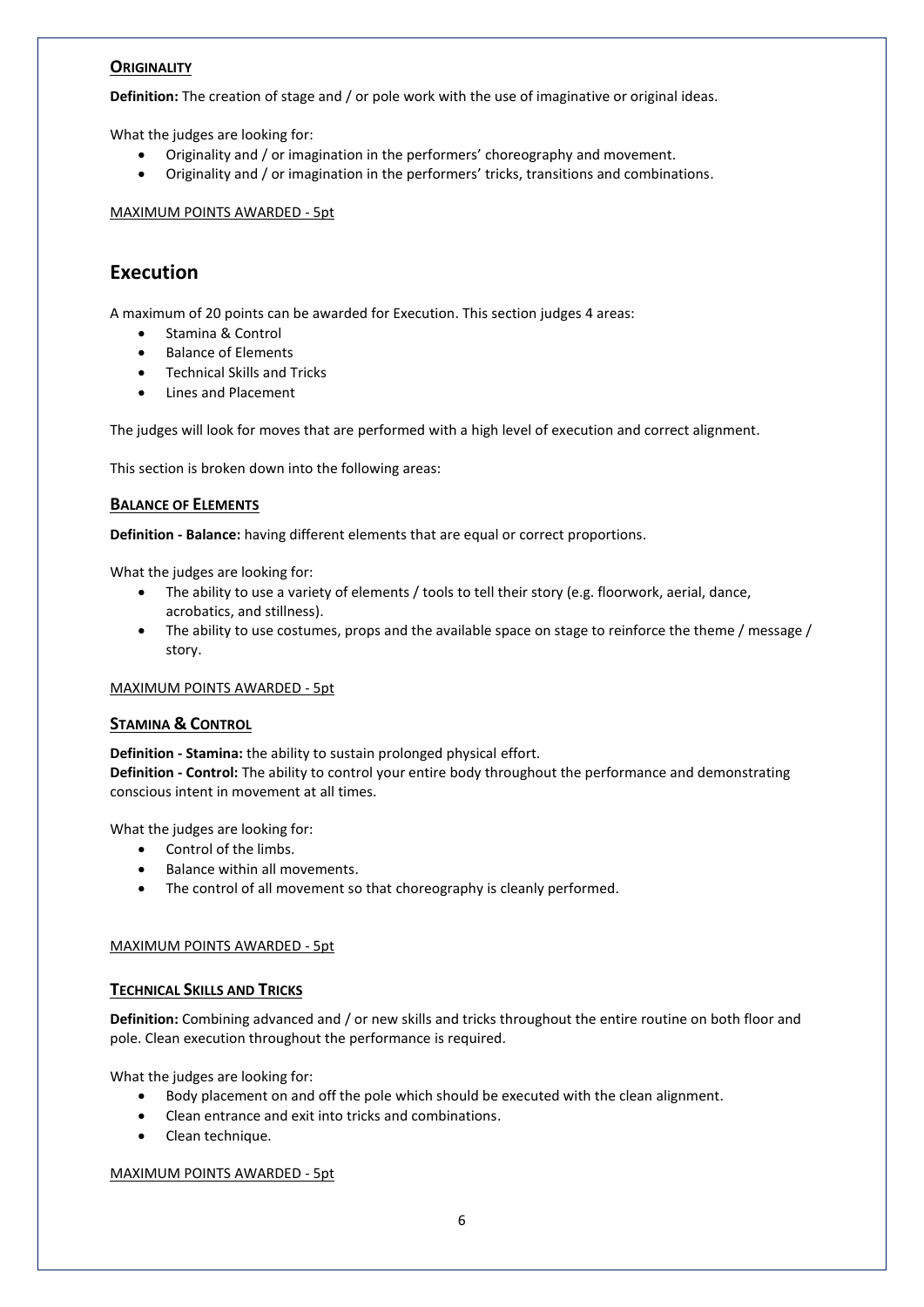#### **LINES AND PLACEMENT**

**Definition - Lines:** A line is a term that describes the outline of a dancer's complete body while performing steps, poses or tricks. When speaking generally about a performer's lines. This means that judges will be looking for the complete look, from toes to top of the head and everything in-between. When looking specifically at the line of the foot, one is looking at the connection and shape between multiple key points of placement for the toes, ankle, shape of the foot and it's relation to the calf; the same principle is applied to the line of the legs and arms.

**Definition - Placement:** Placement refers to where the whole body or parts of the body are situated both on and off the pole.

What the judges are looking for:

- Feet being pointed from the ankle through to the toe at all times (except when intentionally flexed).
- No sickling of the feet.
- Arms and legs fully extended and stretched.
- Correct posture in that the chest is lifted, the back is straight, the head is lifted and the shoulders are away from the ears.
- Body placement going in and out of the movement.
- Flow and control of body placement.
- Correct positioning of the body required for the movement being executed.

MAXIMUM POINTS AWARDED - 5pt

## **PRESENTATION**

A maximum of 20 points can be awarded for Presentation. This section judges 4 areas:

- Authenticity
- Energy: performance level
- Stamina: effortless routine
- Projections, poise and confidence

The judges will look for a performance that a high level of confidence, that draws the audience and judges into the performance. The performer must be able to sustain a high level of energy throughout their routine regardless of how fast or the slow the music is.

This section is broken down into the following areas:

#### **AUTHENTICITY**

**Definition - Authenticity:** sincere, truly what something is said to be; genuine.

What the judges are looking for:

- Did the performer convey that they felt and believed their story?
- Was the performer committed to every movement and gesture?
- Did the performer make you believe their story?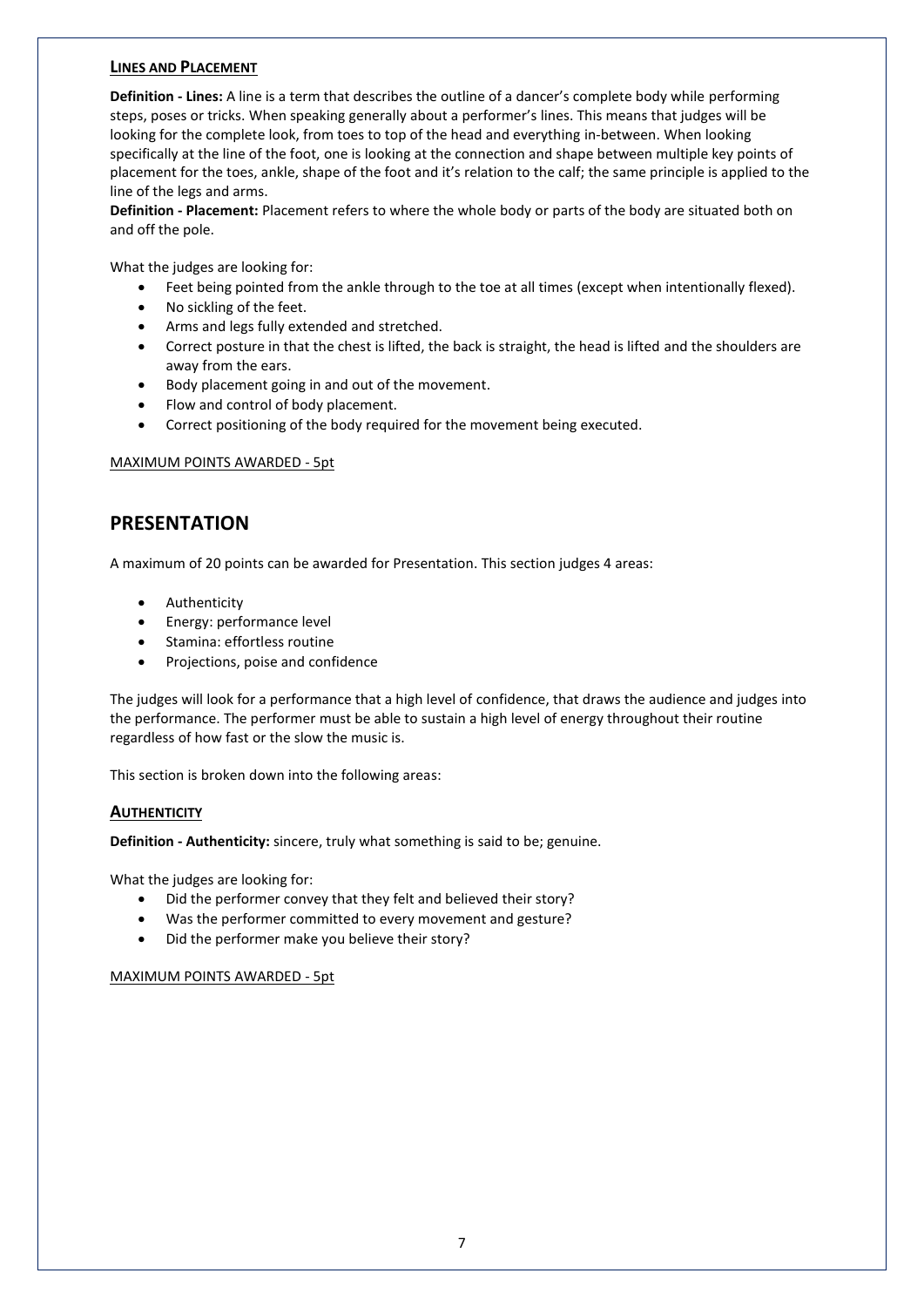#### **ENERGY: PERFORMANCE LEVEL**

**Definition:** A dance element that focuses on the weight, texture and flow of a movement; for example float, swing, sudden, smooth, sharp, percussive, vibratory and explosive are all required for a successful performance.

What the judges are looking for:

- The powerful control of movement when the performer is in control of every aspect of their body in relation to the music.
- Balance and variation throughout the performance.
- Consistency in energy levels.

#### MAXIMUM POINTS AWARDED - 5pt

#### **STAMINA: EFFORTLESS ROUTINE**

**Definition:** The ability to make the routine look effortless throughout the performance whilst demonstrating high levels of energy and stamina.

What the judges are looking for:

- Continuous levels of energy throughout.
- That the performer is not tiring at any point in their performance.
- Loss of flow or musicality due to lack of stamina.

#### MAXIMUM POINTS AWARDED - 5pt

#### **PROJECTIONS, POISE AND CONFIDENCE**

**Definition - Projection:** The ability to project the performer's inner feelings and emotion through their performance.

**Definition - Poise:** The ability to stay composed and graceful throughout the performance.

**Definition - Confidence:** The ability to perform with total ease, showing an air of self-assurance in each step they take.

What the judges are looking for:

- The level of confidence is maintained at a high level and does not drop at any point.
- That the performer keeps their composure regardless of any problems that may occur.
- That the performer does not show nerves but remain graceful throughout.

#### MAXIMUM POINTS AWARDED - 5pt

### **OVERALL PERFORMANCE**

A maximum of 20 points will be awarded for the overall presentation of the performance. This section judges 2 areas:

- Impact and Memorability
- Inspirational

The judges will look for a performance that gives a lasting impression and / or is inspirational in some way.

This section is broken down into the following areas: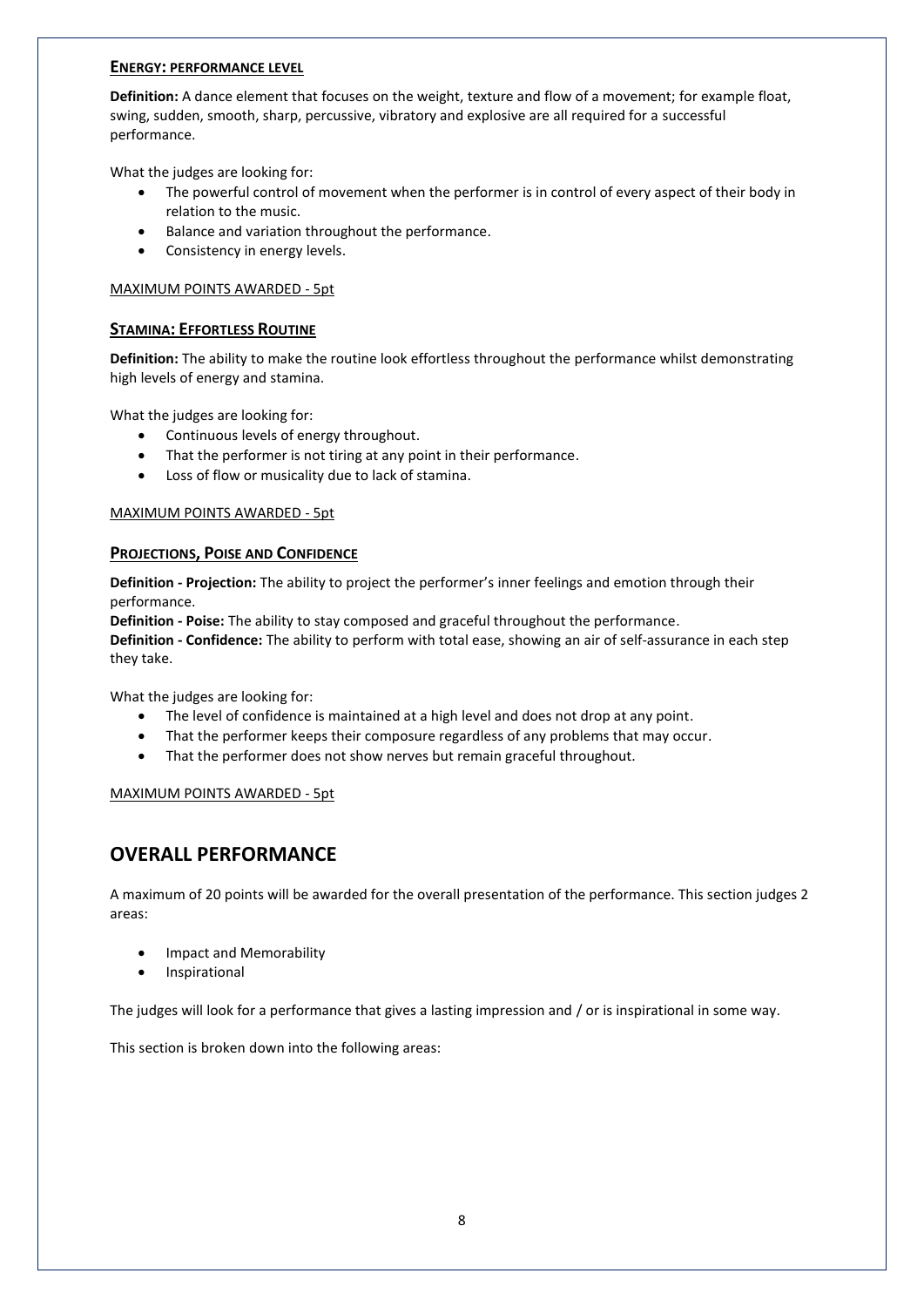#### **IMPACT AND MEMORABILITY**

**Definition:** A performance that affects or influences the judges, and leaves a positive lasting memory.

What the judges are looking for:

- Thought provoking choreography.
- A performance that is different in a creative, trick, music or choreography way.
- Something that is new or has been adapted in a different way so as to leave a lasting impression

#### MAXIMUM POINTS AWARDED - 10pt

#### **INSPIRATIONAL**

**Definition:** A performance that provides creative inspiration.

What the judges are looking for:

- A performance that is influential in some way.
- A performance that leaves a lasting impression on the audience.

#### MAXIMUM POINTS AWARDED - 10pt

## **DEDUCTIONS**

Deductions are given per fault. This section judges 3 areas:

- **Slips**
- Falls
- Costume Malfunction

The judges deduct for obvious faults.

This section is broken down into the following areas:

#### **SLIP**

**Definition:** An obvious slip of the hands or legs, resulting a break of flow of movement.

What the judges are looking for:

- A leg or body slip that causes and break in flow.
- Slips must be obvious. Deductions will not be made for readjustments.

#### POINTS DEDUCTED PER TIME - **-1pt**

#### **FALL**

**Definition:** A definition of a fall is a sudden rapid uncontrolled drop onto the floor. This can be from any position on or off the pole.

What the judges are looking for:

- Where a performer needs to regain their balance by placing their hands on the floor to save themselves.
- Falls must be obvious.

#### POINTS DEDUCTED PER TIME - **-3pt**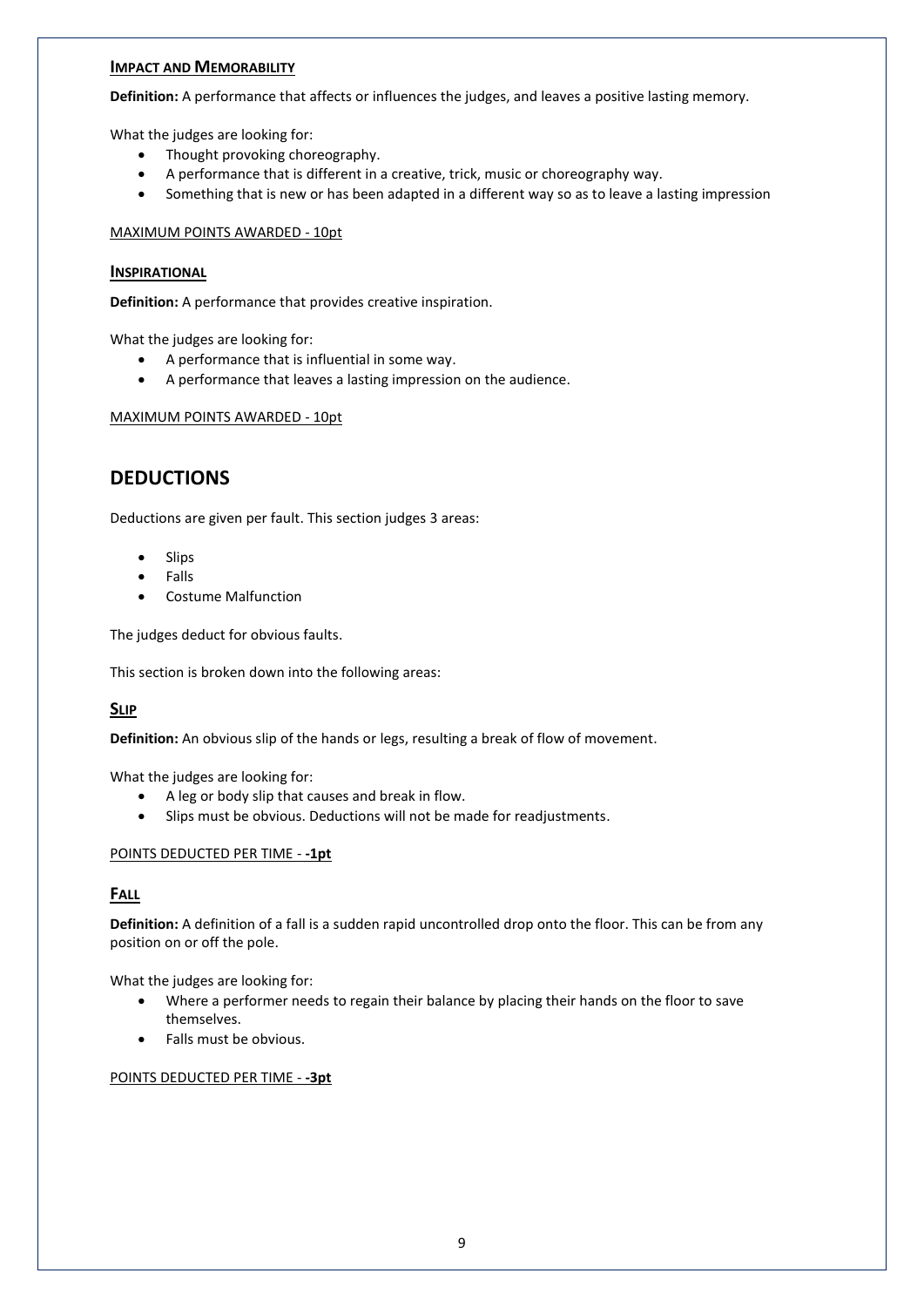#### **COSTUME MALFUNCTION**

**Definition:** A costume malfunction is when a part of the costume accidentally falls down, falls off, or becomes revealing and / or indecent.

What the judges are looking for:

- Costumes that stay fixed.
- No exposure of the genitals.

#### POINTS AWARDED PER TIME - **-3pt**

#### **PROP MALFUNCTION**

**Definition:** A prop malfunction is when a prop malfunctions / breaks on stage

What the judges are looking for:

- Props that function properly
- Props that are easily removed from the stage area

#### POINTS AWARDED PER TIME - **-1pt**

### **DOUBLES**

Doubles will be evaluated according to the same criteria as above. Doubles performers should be mindful that both performers will be judged in combination according to the criteria.

## **AWARDING POINTS**

In each section (with the exception of deductions), performers will be awarded points based on the overall majority of the performance.

The judging guide is as follows:

| Non-existent, less than 10% of the performance    |
|---------------------------------------------------|
| Almost non-existent, less than 20% of performance |
| A small amount, between 20% -40% of performance   |
| Fair amount, between 40% - 60% of performance     |
| A large amount, between 60% - 80% of performance  |
| Over 80% of performance                           |
|                                                   |

### **FEEDBACK**

Judges decision is final and no further discussion/feedback will be entered into by the judges or the competition organiser. The result given will be an average of the judges scores, with any Master Judge penalties applied to this average before calculating the final score.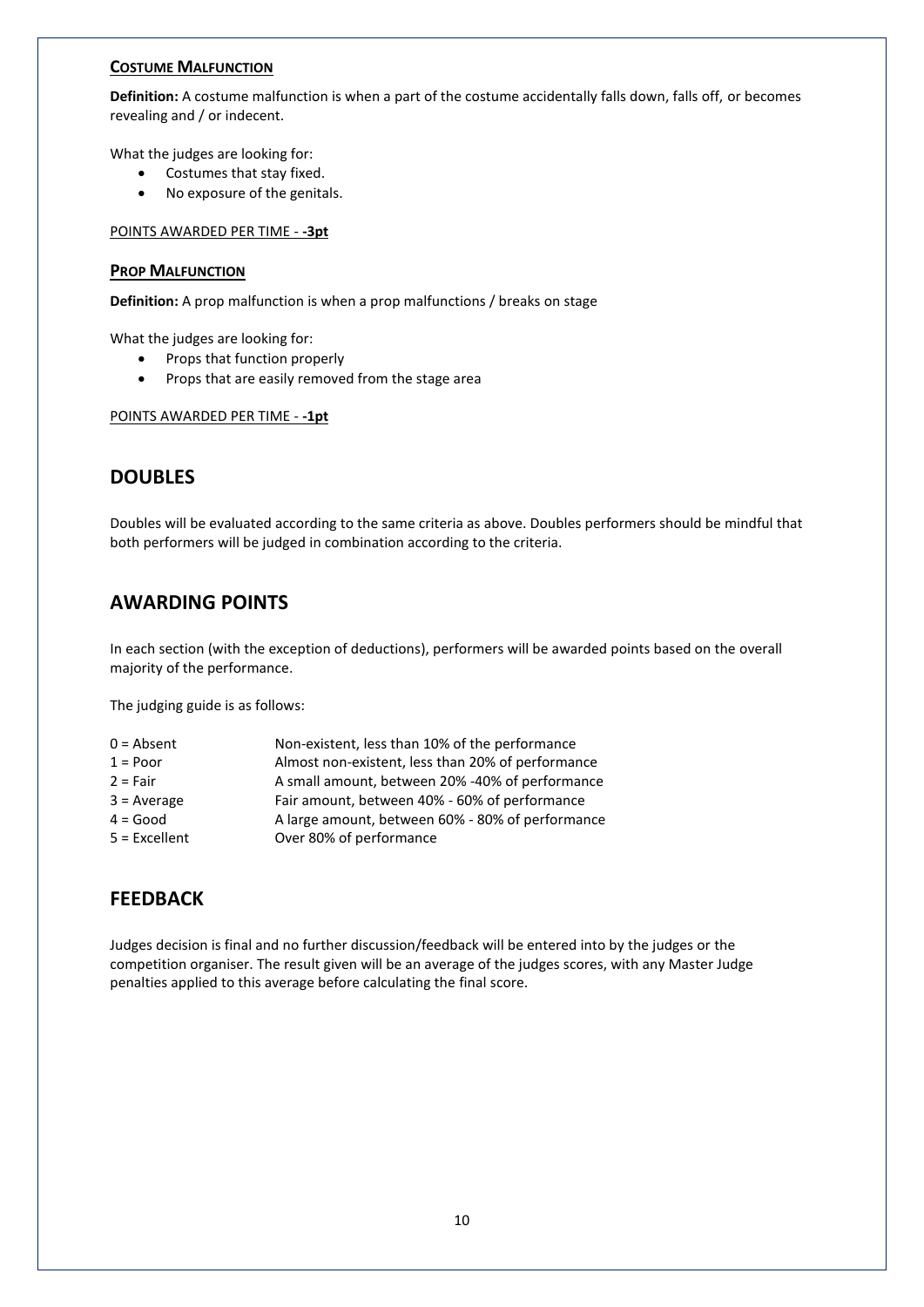## **SCORE CARD:**



| <b>ARTISTIC POLE SCORE CARD</b>  |                                                                                  |                           |                    |  |  |
|----------------------------------|----------------------------------------------------------------------------------|---------------------------|--------------------|--|--|
| Performer(s):                    |                                                                                  |                           | Date:              |  |  |
| Country/Region:                  |                                                                                  |                           | <b>Federation:</b> |  |  |
| <b>Division:</b>                 | Category:                                                                        |                           | <b>Judge Name:</b> |  |  |
| <b>Judging Criteria</b>          | <b>Technical</b><br>Value                                                        | <b>Score</b>              | <b>Comment</b>     |  |  |
|                                  | $0 =$ Absent; $1 =$ Poor; $2 =$ Fair; $3 =$ Average; $4 =$ Good; $5 =$ Excellent |                           |                    |  |  |
| <b>CHOREOGRAPHY</b>              | <b>MAXIMUM: 40 POINTS</b>                                                        |                           |                    |  |  |
| <b>Visual effectiveness</b>      |                                                                                  |                           |                    |  |  |
| <b>Creative combinations</b>     |                                                                                  |                           |                    |  |  |
| Creative interpretation          |                                                                                  |                           |                    |  |  |
| Flow                             |                                                                                  |                           |                    |  |  |
| Musical interpretation           |                                                                                  |                           |                    |  |  |
| Storytelling                     |                                                                                  |                           |                    |  |  |
| Theme                            |                                                                                  |                           |                    |  |  |
| Originality                      |                                                                                  |                           |                    |  |  |
|                                  |                                                                                  | <b>TOTAL</b>              |                    |  |  |
|                                  |                                                                                  |                           |                    |  |  |
| <b>EXECUTION</b>                 |                                                                                  | <b>MAXIMUM: 20 POINTS</b> |                    |  |  |
| <b>Balance of elements</b>       |                                                                                  |                           |                    |  |  |
| Stamina & Control                |                                                                                  |                           |                    |  |  |
| <b>Technical skills - Tricks</b> |                                                                                  |                           |                    |  |  |
| Lines & placement                |                                                                                  |                           |                    |  |  |
|                                  |                                                                                  | <b>TOTAL:</b>             |                    |  |  |
|                                  |                                                                                  |                           |                    |  |  |
| <b>PRESENTATION</b>              |                                                                                  | MAXIMUM: 20 POINTS        |                    |  |  |
| Authenticity                     |                                                                                  |                           |                    |  |  |
| Energy: performance level        |                                                                                  |                           |                    |  |  |
| Stamina: effortless routine      |                                                                                  | 5                         |                    |  |  |
| Projection, poise & confidence   |                                                                                  | 5                         |                    |  |  |
|                                  | <b>TOTAL:</b>                                                                    |                           |                    |  |  |
|                                  |                                                                                  |                           |                    |  |  |
| <b>OVERALL PERFOMANCE</b>        |                                                                                  | <b>MAXIMUM: 20 POINTS</b> |                    |  |  |
| <b>Impact and Memorability</b>   |                                                                                  | 10                        |                    |  |  |
| Inspirational                    |                                                                                  | 10                        |                    |  |  |
|                                  | <b>TOTAL:</b>                                                                    |                           |                    |  |  |
|                                  |                                                                                  |                           |                    |  |  |
| <b>DEDUCTIONS</b><br>Slip        |                                                                                  | - POINTS                  |                    |  |  |
| Fall                             |                                                                                  | $-1$<br>$-3$              |                    |  |  |
| Costume malfunction              |                                                                                  | $-3$                      |                    |  |  |
| Prop malfunction                 |                                                                                  | $-1$                      |                    |  |  |
| <b>Master Judge Penalties</b>    |                                                                                  |                           |                    |  |  |
| TOTAL POINTS (100 Possible)      | <b>TOTAL:</b>                                                                    |                           |                    |  |  |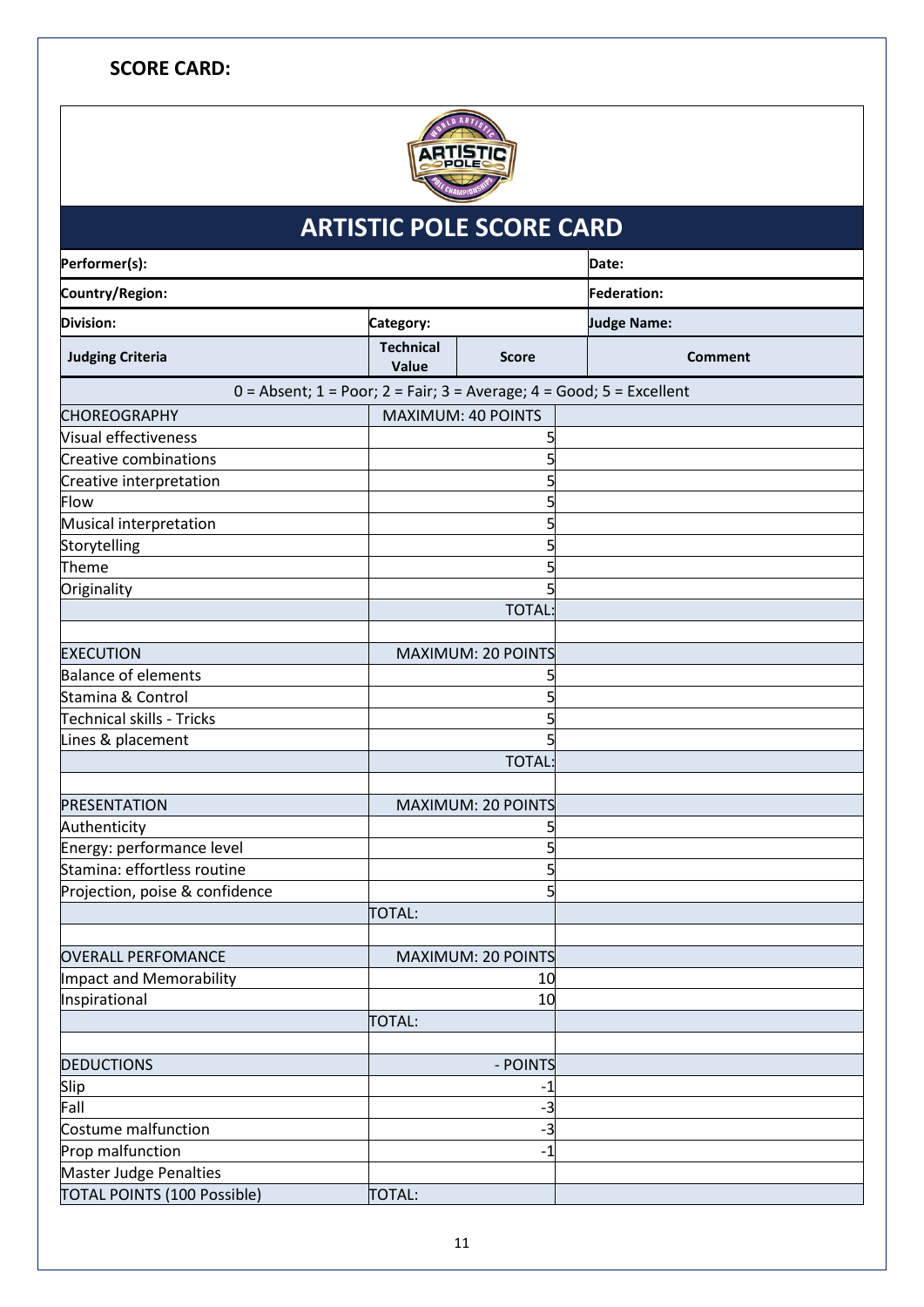## **Master Judge Penalties**

An athlete can get penalties by the decision of the Master Judge during the competition for the following infringements:

| <b>Criteria</b>                                 | <b>Limitations</b>                                                                                                                                            |                  |  |  |
|-------------------------------------------------|---------------------------------------------------------------------------------------------------------------------------------------------------------------|------------------|--|--|
| Music submitted past given<br>deadline          | All music submitted late up to 48 hours before competition<br>date                                                                                            | -1 per day       |  |  |
|                                                 | Music received within 48 hours of competition date                                                                                                            | Disqualification |  |  |
| Music not in accordance                         | See Rules                                                                                                                                                     | $-3$             |  |  |
| with Rules and Regulations                      |                                                                                                                                                               |                  |  |  |
| Theme / Technical Sheet                         | Not submitted in the language instructed by the competition                                                                                                   | $-1$             |  |  |
|                                                 | organiser (English being the preferred standard language)                                                                                                     |                  |  |  |
|                                                 | Incorrect sheet:                                                                                                                                              | $-1$             |  |  |
|                                                 | submitted as PDF or not the official sheet is submitted                                                                                                       |                  |  |  |
|                                                 | Submitted past given deadline between 1-5 days late                                                                                                           | -1 per day       |  |  |
|                                                 | Received over 5 days late                                                                                                                                     | Disqualification |  |  |
|                                                 | Providing false or inaccurate information about costume /                                                                                                     | Disqualification |  |  |
|                                                 | props                                                                                                                                                         |                  |  |  |
| Providing false or inaccurate                   | False or inaccurate piece of information provided                                                                                                             | -5 per time      |  |  |
| information on the<br>application form          | False information about age, division or category                                                                                                             | Disqualification |  |  |
| Arriving late to the stage                      | Up to 60 seconds late                                                                                                                                         | $-1$             |  |  |
| when announced                                  | Athlete doesn't arrive within 1 minute                                                                                                                        | Disqualification |  |  |
| Performance time                                | 5 seconds or less outside permitted time                                                                                                                      | $-3$             |  |  |
|                                                 | More than 5 seconds outside permitted time                                                                                                                    | $-5$             |  |  |
| Human props                                     | Exceeding the permitted assistance time: 30 seconds                                                                                                           | $-5$             |  |  |
|                                                 | Lifting the performer                                                                                                                                         | -5 per time      |  |  |
|                                                 | Pole contact by human prop(s)                                                                                                                                 | -5 per time      |  |  |
| Disruptions                                     | Athletes caught being cued from off-stage during their<br>performance                                                                                         | $-1$             |  |  |
|                                                 | Athletes and/or their coaches/representatives approaching<br>the Judges' table and/or room or obstructing judges' view at<br>any point during the competition | $-3$             |  |  |
|                                                 |                                                                                                                                                               |                  |  |  |
| Not starting or ending<br>routine on stage      | Not starting or ending routine on stage                                                                                                                       | -1 per time      |  |  |
| Set up / removal of props                       | Exceeding 3 minutes                                                                                                                                           | -1 per time      |  |  |
| Collecting props                                | Props not collected after the performance                                                                                                                     | $-3$             |  |  |
| Grip aids                                       | Applying grip aid directly on the pole                                                                                                                        | $-5$             |  |  |
|                                                 | Using prohibited grips aids                                                                                                                                   | Disqualification |  |  |
| Presence of jewellery and                       | Presence of jewellery/piercings                                                                                                                               | $-3$             |  |  |
| props not in accordance to                      | (excluding stud earrings/plain coloured plugs)                                                                                                                |                  |  |  |
| <b>Rules and Regulations</b>                    | Use of a prop or item which assists in the performance which<br>$-5$                                                                                          |                  |  |  |
|                                                 | has not been approved by the Master Judge                                                                                                                     |                  |  |  |
| Inappropriate                                   | - Costume not in accordance with the rules                                                                                                                    | $-1$             |  |  |
| choreography, costume,                          | - Promotional words, logos, religious connotations, negative                                                                                                  | $-3$             |  |  |
| hair and makeup in<br>accordance with Rules and | connotations                                                                                                                                                  |                  |  |  |
| Regulations                                     | - Provocative costume or choreography (including fabrics<br>such as leather and latex)                                                                        | $-5$             |  |  |
|                                                 | - Aggressively provocative choreography and lewd behaviour                                                                                                    | Disqualification |  |  |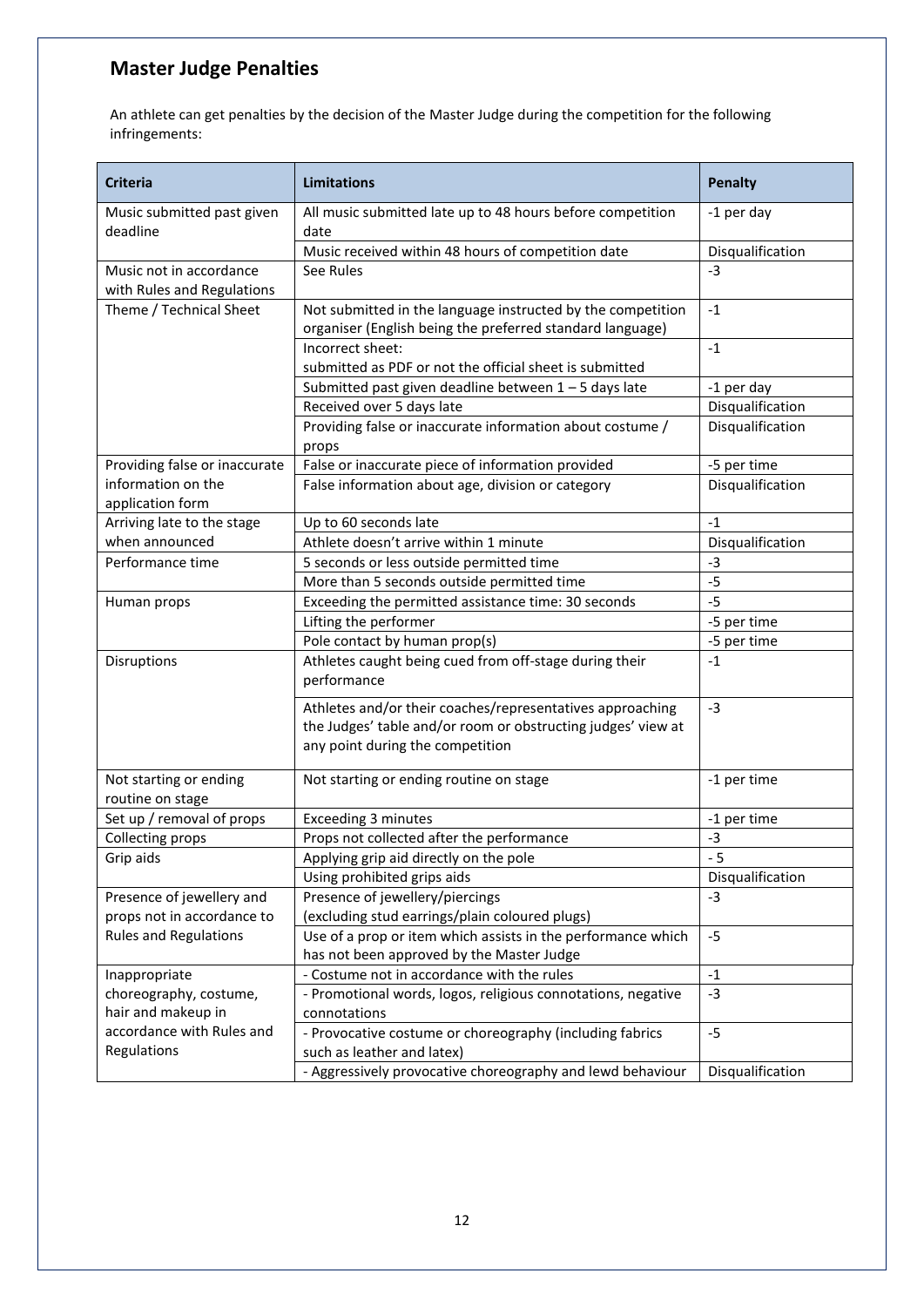| Touching the truss system<br>during the performance | It is strictly prohibited to touch or use the truss system<br>during the performance. This includes touching the<br>backdrop, any lighting that may be behind the stage area, or<br>stepping out of bounds. Athletes must only have contact<br>with the poles (and props)                                                                                                                                                                                            | -1 per time      |
|-----------------------------------------------------|----------------------------------------------------------------------------------------------------------------------------------------------------------------------------------------------------------------------------------------------------------------------------------------------------------------------------------------------------------------------------------------------------------------------------------------------------------------------|------------------|
| Overall rule infringements                          | - Using obscene gestures, profanity, or disrespectful<br>language privately or publicly to any sporting participant                                                                                                                                                                                                                                                                                                                                                  | $-10$            |
|                                                     | - Attempting to strike or striking an official, competitor,<br>spectator or other sporting official intentionally engaging in<br>or inciting other athletes and/or spectators to participate in<br>abusive or violent action<br>- Using drugs (except for medical purposes), alcohol<br>consumption before or while competing<br>- Exhibiting nudity before, during, or after the competition.<br>- Multiple or severe infringements of the rules and<br>regulations | Disqualification |

#### **Injury during a routine**

If in the opinion of the Master Judge medical attention is required for the performer, the Master Judge must stop the programme if the performer has not done so already. If the performer is able to continue within one minute they must continue immediately from the point of interruption or, if that is not possible, allow a period of up to ten seconds before the continuation. If a performer is unable to complete the programme, no scores are to be awarded and the performer will be considered as withdrawn. The same applies to the situation when a performer has been given the opportunity to continue the programme from the point of interruption and once more is unable to complete the programme. Only one interruption is permitted.

*No restarts of the whole programme are allowed, except for deficient music.*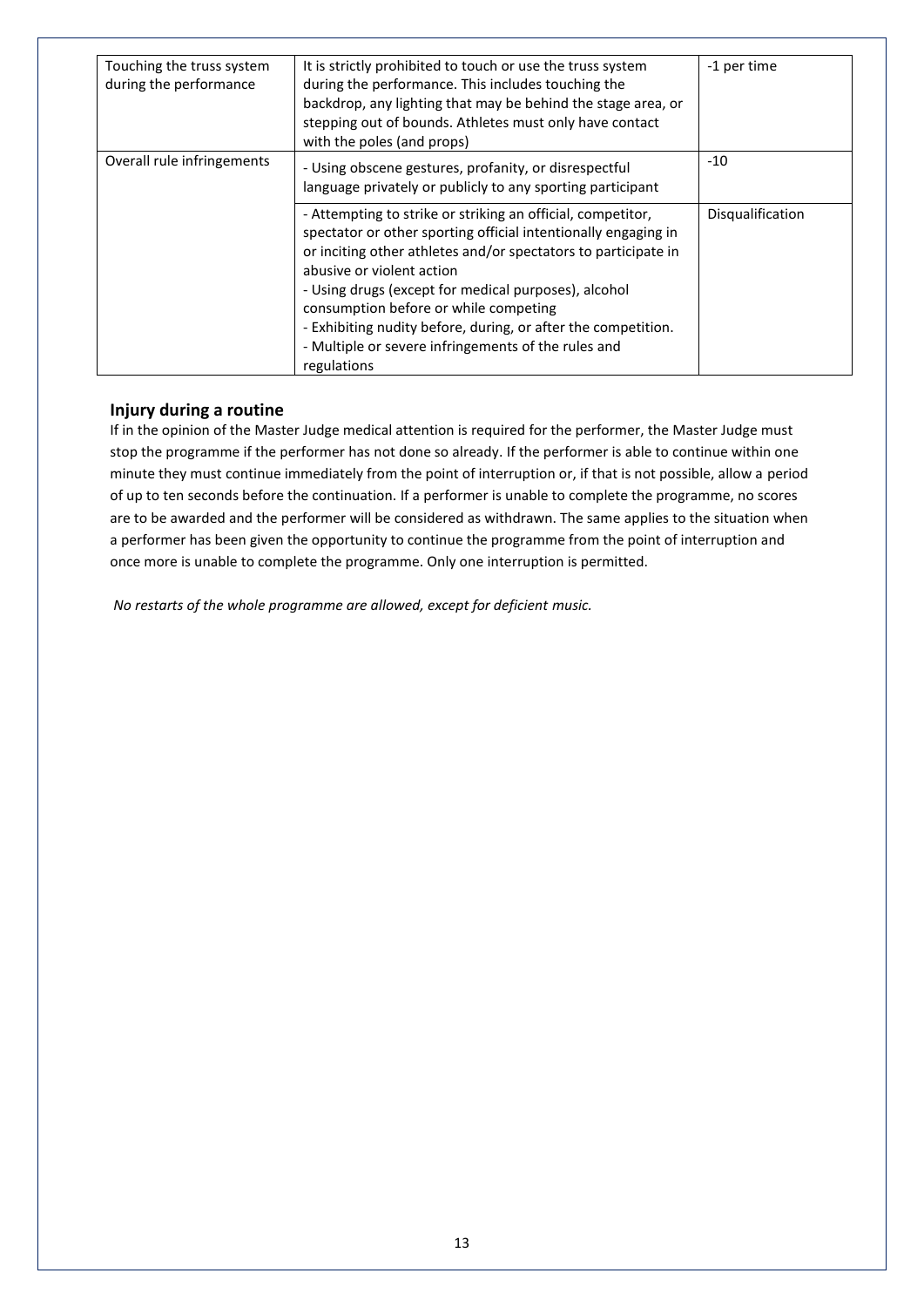## **Theme / Technical Sheet**

*Instructions on how to fill in the Theme / Technical Sheet: please see the Master Judge deductions in case of late sheet and providing false information. Please note: sheet should be typed in Microsoft Word, using black print. Only the official IPSF Theme / Technical Sheet is allowed to be submitted; a deduction of -1 is made for incorrect sheet.*

#### **Performer(s):**

Insert the full name of the performer in case of singles or the names of the performers in case of doubles.

#### **Country/Region:**

Insert the country or region of the performer's or athletes' origin. The performer must indicate their country only for all International competitions. For National and Open competitions, the performer must also indicate their region / province / county.

#### **Division:**

Insert division the performer is competing in from the following options: Amateur, Semi-Professional and Professional. Please refer to the Rules & Regulations for the full division breakdown.

#### **Category:**

Insert category the athlete is competing in from the following options: Senior, Masters 40+, Doubles or Junior, and Men or Women, e.g. Senior Men, Junior, Doubles.

#### **Date:**

Insert the date of submission of the sheet. If a new sheet is submitted, the new submission date must be inserted.

#### **Federation:**

Insert the IPSF-endorsed National Federation the athlete is representing. In the event that an IPSF-endorsed National Federation has yet to be established, leave this field blank.

**Performer(s) Signature**: The sheet must be typed by the performer(s).

**Coaches Signature**: Should performer(s) have an IPSF-endorsed coach, his or her typed name may be added. In the case of a Junior performer, if the performer does not have an IPSF-endorsed coach, the parents' or legal guardians' typed name is required.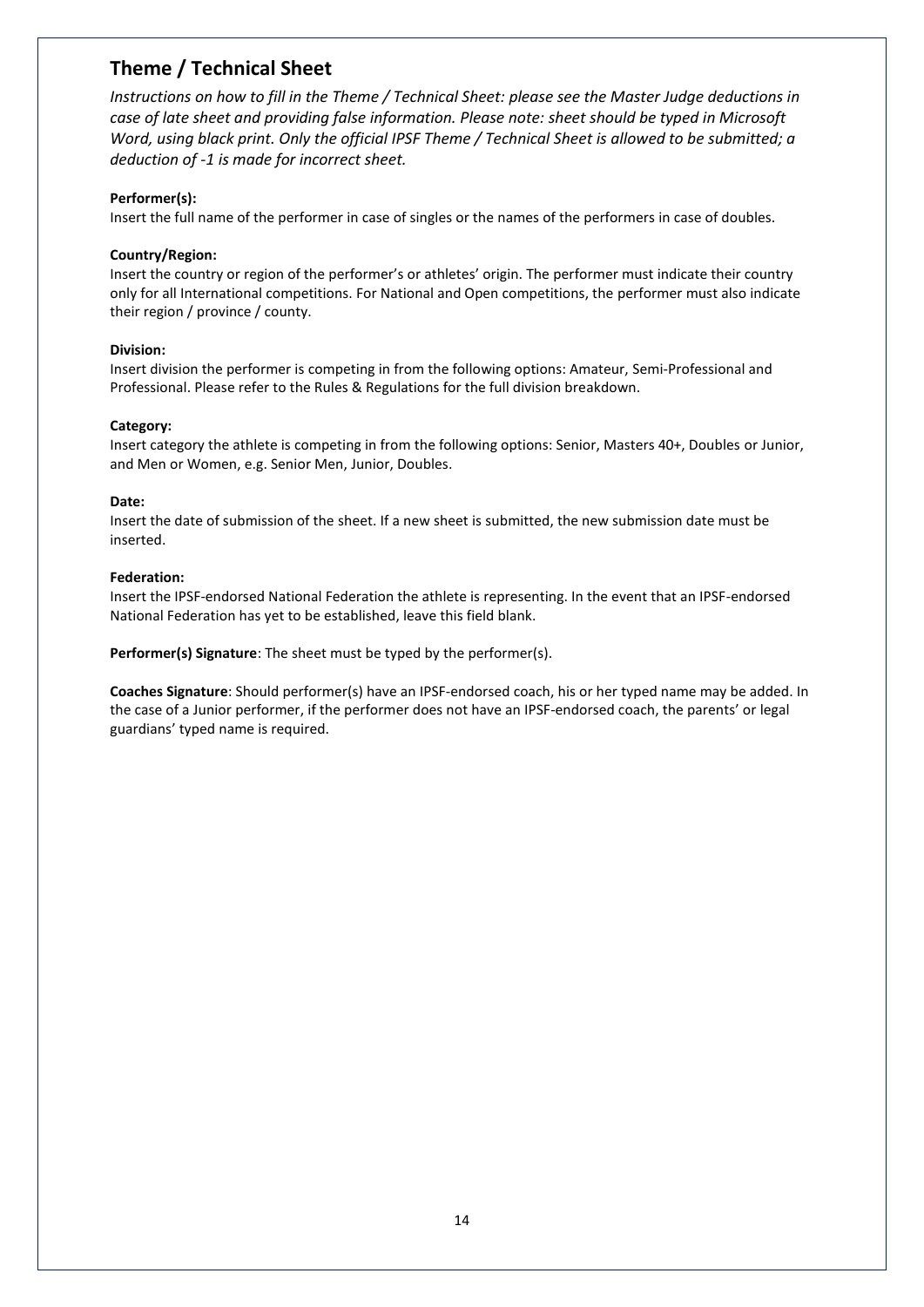#### **THEME / TECHNICAL SHEET:**



# **ARTISTIC THEME / TECHNICAL SHEET Performer(s): Date: Country/Region: Federation: Division: Category: THEME: Please give a brief overview of your performance theme PROPS (other than human props): Please give full details including prop size, time to install and remove, assistance required, storage needs HUMAN PROPS: Please give full details how it adds to your story and how many people will be used as human props If you are removing costume please explain how and why Please confirm the configuration of your poles (spinning or static) By ticking the boxes I/we confirm that: By ticking the boxes I/we confirm that my/our performance:** ☐ **I/we added photo(s) of my / our costume** ☐ **I/we added photo(s) of props** ☐ **I/we added music** ☐ **does not contain any nudity** ☐ **does not contain weapons or the simulation of weapons** ☐ **does not contain anything sexist, racist or homophobic** ☐ **does not contain any violence or religious connotation** ☐ **is suitable for family viewing** Performers' signature : **Coaches signature** : **Coaches signature** :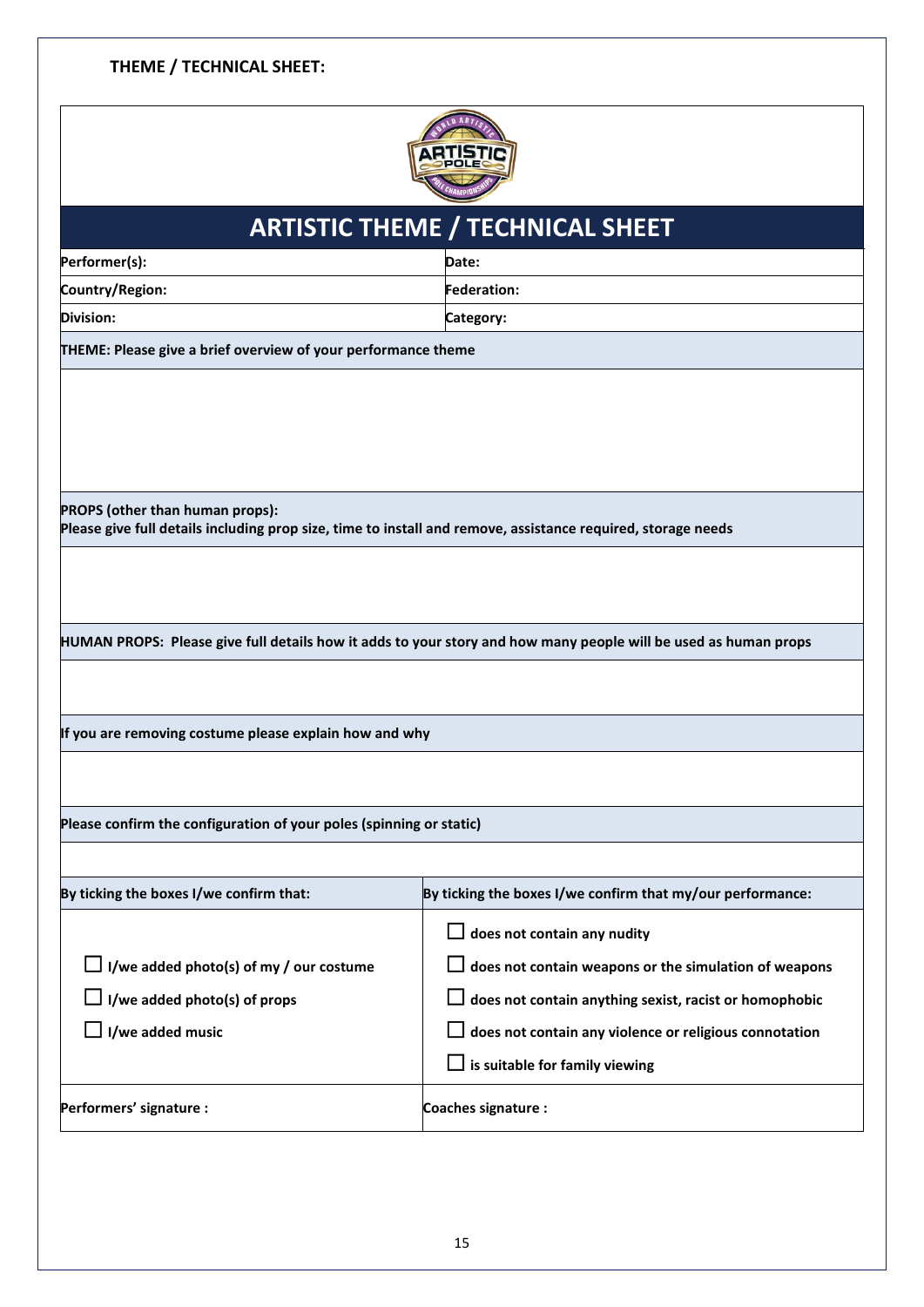## Artistic Pole Championships *RULES AND REGULATIONS*



## [www.polesports.org](http://www.polesports.org/)

COPYRIGHT© IPSF November 2019

This is an open working document and subject to change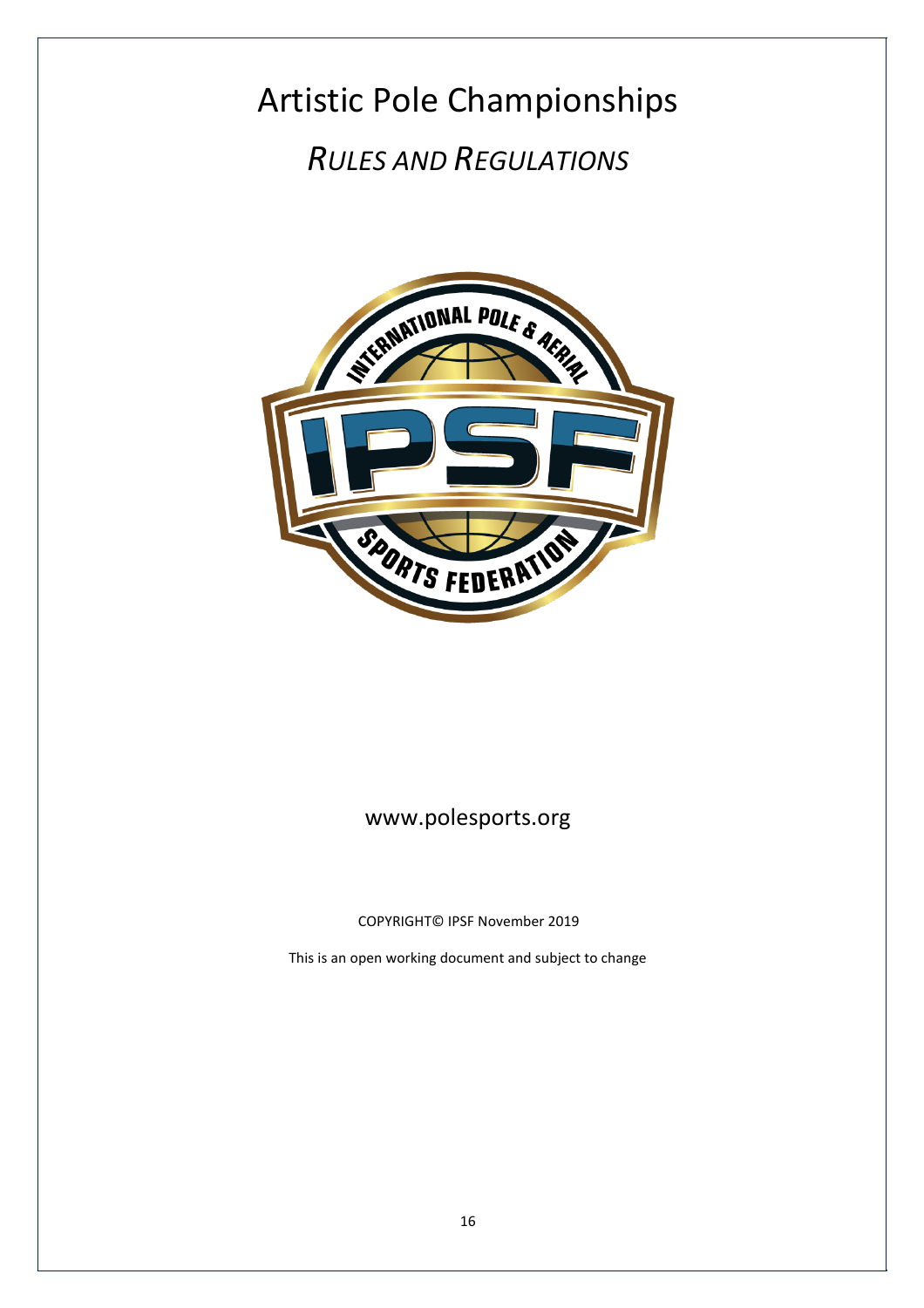## **Definitions**

**Category** shall refer to the age groups and gender in each division. **Competition** shall refer to all IPSF endorsed competitions. **Division** shall refer to the levels of difficulty within the competition. **Document** shall refer to this entire document. **IPSF** shall refer to the International Pole Sports Federation.

**Organiser** shall refer to the organiser of an IPSF endorsed competition.

**Performance** shall refer to the performers routine from the start to the finish and is to include choreography, spins, transitions, inverts, holds, poses, tricks, lifts, acrobatics, gymnastics, slides, climbs, catches, drops, splits and floor work. **Performer** shall refer to the person invited to participate in the competition.

**WAPC** shall refer to the World Artistic Pole Championships.

## **Eligibility**

#### **1. DIVISION**

- Amateur
- Semi-Professional
- **Professional**

#### 1.1. Amateur

Performers who have basic experience. No applicant is allowed to enter the Amateur division if they have:

- Performed in a Semi-Professional or Professional division in any past years of any national/international IPSF Artistic pole competition and/or
- Placed twice in any of the top 3 places in an Amateur division in the past years of a national/international IPSF Artistic pole competition and/or
- Is or has been an instructor / teacher / trainer in pole sport / pole dance / pole fitness and/or
- Has received financial compensation for pole performances or promotions.

#### 1.2. Semi-Professional

Performers who have a good amount of experience may apply to perform in the Professional division if they are:

- Students of intermediate/advanced classes and/or
- Are, or have been instructors / teachers / trainers and/or
- Performers who have not performed in a Professional division in any of past years of IPSF Artistic pole competition and/or
- Performers who have placed twice in any of the top 3 places in a Semi-Professional division in the past years of a national/international IPSF Artistic Pole competition and/or
- Performers who have received financial compensation for pole performances or promotions.

#### 1.3. Professional

The Professional division is for top performers who strive to perform with other top performers and represent their country. Professional performers are typically:

- Students of advanced classes and/or
- Instructors / teachers / trainers, both past and present and/or
- Performers who have performed in a Professional division in any previous national/international IPSF Artistic pole competitions and/or
- Performers who have placed twice in the top 3 places in a Semi-Professional division in the past years of a national/international IPSF Artistic pole competition.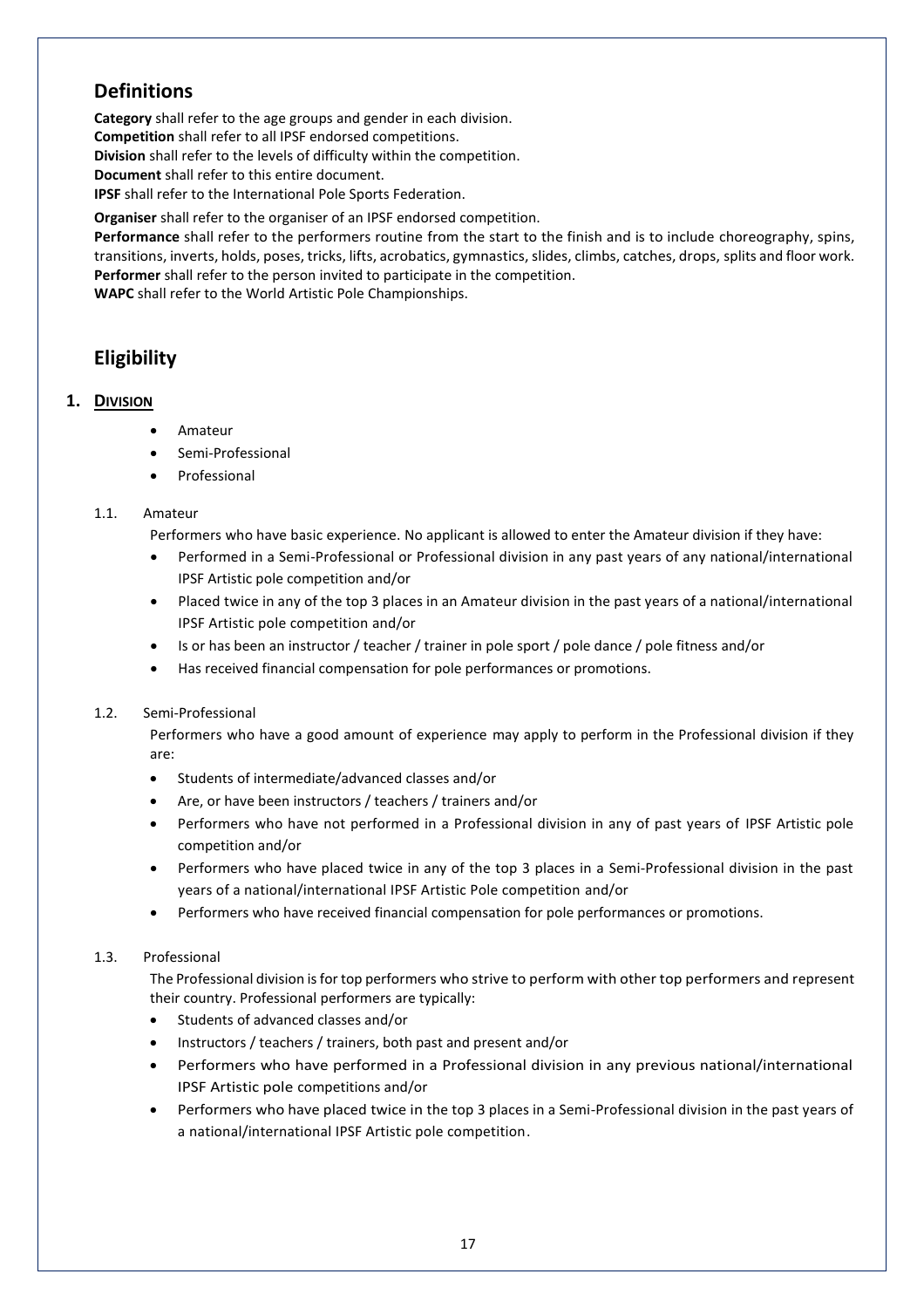#### **2. CATEGORIES**

Each of the following Professional categories must be opened at national level for WAPC qualification.

- Juniors 14 17
- Seniors Women 18 39
- Seniors Men 18 39
- Masters 40+
- Doubles 18+

All open competitions will offer the Professional division across all categories. Semi-Professional and amateur categories are not available to performers performing in open competitions.

#### **3. AGE**

Age eligibility for each category is determined by the performer's age at the end of the competitive year, on the date of the World Artistic Pole Championships.

- Juniors Ages  $14 17$  on the date of the WAPC
- Seniors Ages  $18 39$  on the date of the WAPC
- Masters 40+ Age 40+ on the date of the WAPC
- Doubles Age 18+ on the date of the WAPC

\**Example: A senior performer will be 39 years old for the regional and national competitions in his/her country but will be 40 years old by the date of the WAPC; the performer must perform in their category for both the regional and national competitions to be eligible to perform in their category at WAPC.*

#### **4. PERFORMER SELECTION PROCESS**

- 4.1. All applicants of national competitions must have citizenship or residency of the country they are performing in except when performing in Open Championships.
- 4.2. Deadlines must be strictly adhered to. If a performer is late in submitting their application to perform, they will not be allowed to perform. All performers will be given penalties late music.
- 4.3. Performer participation is by qualification, i.e. preliminaries, regional heats or videos. The selection process can be specified by the Organiser of the national/international competition.
- 4.4. Performers must be in the correct age category.
- 4.5. The performer's running order will be determined by a draw.
- 4.6. All eligible performers must perform in video preliminaries if required to do so to qualify for a place in the finals; performers will perform once.
- 4.7. A performer may only restart their performance in the following cases:
	- A technical fault with music.
	- A health and safety fault e.g. a problem with unsafe equipment such as a pole falling or cleaning fluid on the floor. This does not include slippery poles as this is subjective to each performer.
	- At the discretion of the Master Judge.

*\*Please note: If a performer chooses to continue their performance regardless of the technical fault (for example music), they will not be allowed to restart their performance.* 

- 4.8. The top performers with the highest scores in each category will go through to the finals.
- 4.9. Number of finalists for all categories\*:
	- 10 15 finalists for all categories at the discretion of organiser

\**The exact number of participants will be announced after applications close. All Professional categories must be held to allow performers in that category to perform for a place in the WAPC; even if only 1 performer applies.*

4.10. Winners are the performers with the highest scores in their performance category. Should two performers have the same final score the performer with the highest choreography points shall be declared the winner. Should two performers have the same final choreography score, the performer with the highest score in presentation shall be declared the winner.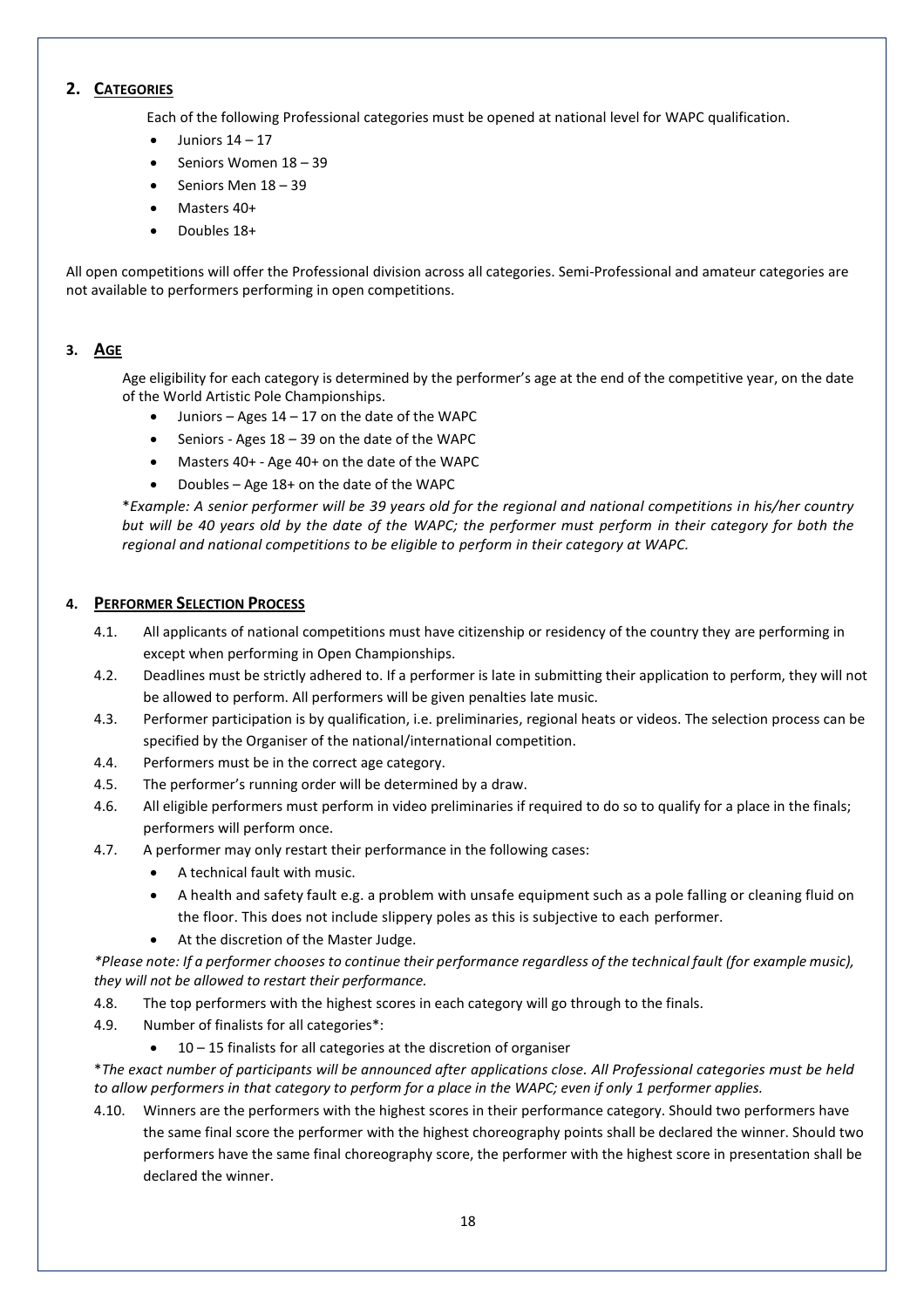- 4.11. The title of National or World Artistic Pole Champion 20XX or Open Artistic Pole Champion 20XX (if applicable) in all categories will be a lifetime title.
- 4.12. All performers who have placed 1st in the Professional category in an IPSF endorsed national Artistic pole competition will automatically be invited to compete at the WAPC. The IPSF reserves the right to implement additional qualification criteria, which will be announced ahead of the WASC.
- 4.13. Performers from countries that do not have a national competition are permitted to perform at an open competition to qualify for the WAPC. The performer with the high score per country will automatically be placed on the IPSF World Ranking.

## **Application Process**

#### **5. INITIAL APPLICATION**

Failure to comply with the following may result in disqualification from the competition.

- 5.1. All qualified performers must:
	- Download an application form from the organisers' website, fill it in, complete, sign and return the application form to the organisers' email address by the deadline. If this is not available on the website, please contact the organiser for an application form. This also applies to performers entering an open competition.
	- Pay the application fee, which is non-refundable. Application fees and payment details can be found on the application form.
	- Send their music in mp3 format to the email address advised in the application pack by the given deadline
	- Send their Theme / Technical Sheet by the deadline given by the organiser. (See Master Judge penalties). Performers may change their Theme / Technical Sheet between the preliminaries and the finals. The new sheets must be submitted within one hour of the conclusion of the preliminaries or by a time stated by the competition organiser

*\*Please note: Handwritten forms will not be accepted unless specified by the organiser in the event of sheet changes between preliminaries and finals. Signatures may be typed.* 

- Provide information about their legal gender. A copy of their birth certificate must be submitted upon request.
- 5.2. All applications must be completed in the national language of the host country. All applications for open competitions should be completed in English.
- 5.3. All performers should be fit, healthy and not knowingly pregnant. Upon request the performer may be required to produce documentation from a doctor as confirmation of good health and fitness level. All information will be held confidentially.
- 5.4. Performers may only perform in a National competition if they have citizenship and / or permanent residency in that country. In the case of dual citizenship, performers may only represent one country in the WAPC. Performers wishing to change their country of representation must allow for one competitive year to pass before the changeover.
- 5.5. Applications will not be fully processed without meeting all of the above requirements by the given deadlines.

#### **6. MUSIC CHOICE**

- 6.1. Performers have a personal choice of music; this can be a mix of various music and artists, and have lyrics.
- 6.2. Music may not have any religious or derogatory connotation. Profanities (regardless of language) are prohibited.
- 6.3. Music must be submitted by given deadlines or a penalty will apply. If music has not been received 48 hours before the start of the competition, the performer will be disqualified.
- 6.4. Music must be submitted in MP3 format by the given deadline to the competition organiser, and must be named using the name and category of the performe[r.](mailto:athletes@polesports.org)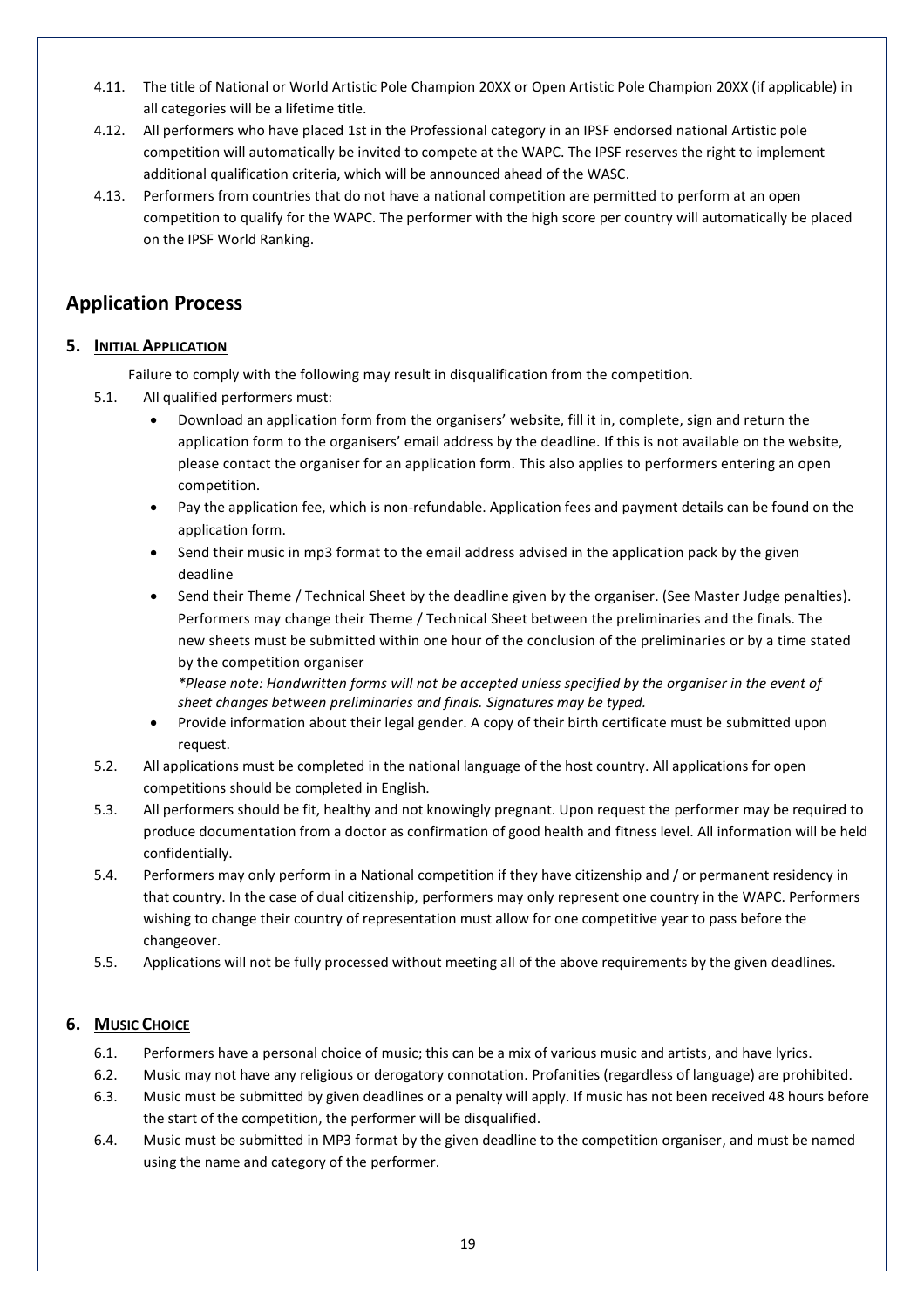6.5. A copy in CD or USB stick format must be clearly labelled with the performer's name and category, and submitted at time of registration. Failure to do so may result in the performer not performing.

#### **7. THEME / TECHNICAL SHEET**

- 7.1. Performers must adhere to the following rules:
	- Athletes must complete Theme / Technical Sheet by the given deadlines, and in the language specified by the competition organiser.
	- Sheet must be completed in black print and typed; handwritten copies will not be accepted unless specified otherwise by the competition organiser.
	- Performers must sign each form; endorsed coaches may also add their signature.
	- A penalty of -1 will be given for each day the form is late up to a maximum of -5 points; after which the athlete will be disqualified.
	- Sheet must be completed in black ink, and be typed into the Microsoft Word documents as provided only – any other format will receive a deduction. Signatures must be typed in.
	- Sheets must be submitted to the competition organiser by the given deadlines.

## **Registration Process**

#### **8. PERFORMER REGISTRATION**

In the case of a performer not showing up to registration without a legitimate reason, the performer will be banned from all IPSF endorsed competitions all over the world for a period of one year. Names of banned performers will be published on [www.polesports.org.](http://www.polesports.org/) Performers may only cancel participation without being penalised a minimum of 21 working days prior to the competition. Exceptions are made for medical reasons and emergencies in which medical documentation and proof of travel ticket must be provided to the Organiser for confirmation a minimum of one day prior to the competition. Performers not presenting themselves on the day of registration due to an emergency will have a maximum of seven days after the competition has ended to provide necessary proof of documentation. No exceptions will be made. *See also: IPSF No Show Policy (attached below).*

- 8.1. All performers must arrive and register at the time designated by the Organiser unless written permission is received.
- 8.2. All performers, including doubles, must provide proof of citizenship or residency if requested by the organiser.
- 8.3. All performers must sign a confirmation of the following at the time of registration:
	- Rules and Regulations were read and accepted.
		- The IPSF Code of Ethics was read, accepted and the performer agrees to behave in a manner befitting a professional sports person.
		- All expenses incurred by the performer are the responsibility of the performer and not the Organiser.
		- Waive all image rights and agreement that the images can be used for promotion of pole sports around the world by the IPSF and/or National Federations belonging to the IPSF. Performers will not receive any compensation for photos and videos taken during the event.
		- To be interviewed, filmed and or photographed by the media approved by the Organiser.
		- To enter the National or Open Championships at their own risk. Any injuries or accidents that may occur are the responsibility of the performer and not the Organiser or the IPSF.
		- To respect and follow rehearsal and performance times.
	- To be present at the medal ceremony unless a medical emergency has occurred.
- 8.4. In the case of causing disruptions to the competition, performers will be disqualified.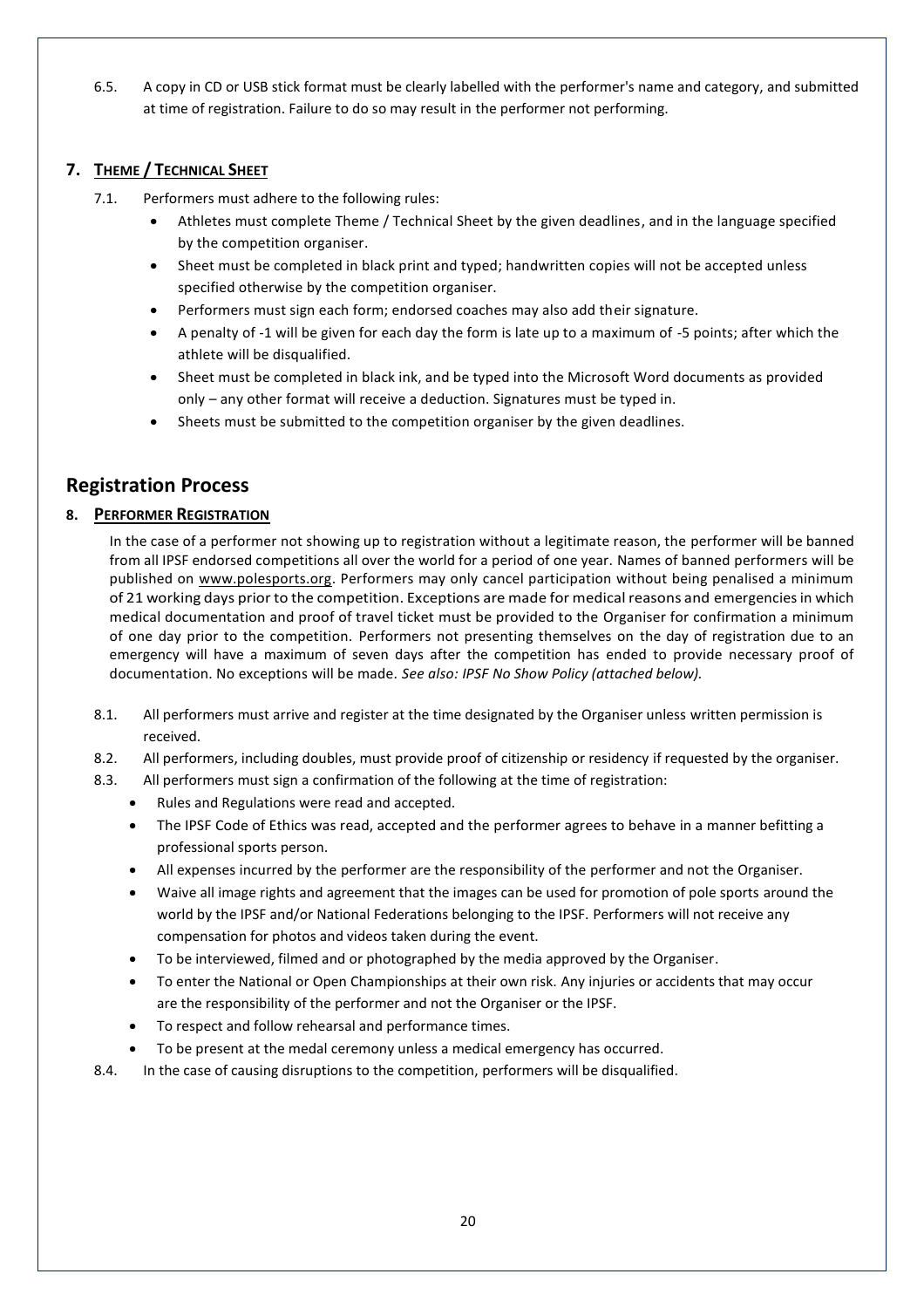## **Performing**

These rules apply to regionals, preliminaries and the finals.

#### **9. PERFORMANCE TIME**

Performers must adhere to the following rules:

- 9.1. Performance time should be no shorter than 3.30 minutes and no longer than 4.00 minutes.
- 9.2. Music will be faded out after 4 minutes.

#### **10. THEME**

All themes must be approved by the Master Judge two (2) weeks prior to the competition. Themes that are deemed inappropriate or contrary to the IPSF Ethics guidelines will be struck down. We ask that you remember that this is a family friendly competition, with young competitors, and that there may be sensitive viewers in the audience – please ensure that your theme is appropriate.

#### **11. COSTUME**

Costumes must be appropriate for an artistic competition. They must fully cover the pelvis and gluteal area for all performers and the breast area for female performers. Costumes must be checked by the Master Judge two (2) weeks prior to the competition. Performers will be disqualified should they not adhere to the following costume requirements:

- 11.1. A two-piece or a cut away leotard is allowed for all performers; a one-piece bottom is allowed for men only.
- 11.2. The top must fully cover the breast area for women and show no added or unnecessary cleavage.
- 11.3. The cut of the bottoms must be no higher than the fold of the hip in front (where the thigh and the hip meet), and must cover the pelvic bones fully. They must fully cover the gluteal area.
- 11.4. Shorts must cover the gluteal crease all the way across the body (i.e. the fold formed where the gluteal area and the thigh meet must be covered).



Male shorts **Female** shorts

- 11.5. Long shorts, leggings or trousers may be worn, skirts are also permitted.
- 11.6. Clothing that is used for extra grip on the body, hands or feet is forbidden unless medical documentation is provided.
- 11.7. Shoes: the performer may perform either bare foot or with gymnastic/dance sole protectors/ballet shoes/trainers. Heels or boots are not permitted.
- 11.8. Costumes should not include:
	- Underwear.
	- Transparent clothing that does not cover the breast, pelvis and gluteal area.
	- Leather, latex, PVC or rubber.
	- Metal parts.
	- Anything that interferes with the performance or can be considered a health and safety issue.
	- Oil or cream on any part of the body.
- 11.9. Outer costumes such as jackets, capes and hats may be removed, providing that the competitor is suitably dressed underneath. Failure to adhere to these rules may result in disqualification.
- 11.10. Costumes must be free from sponsor logos.
- 11.11. No Offensive Tattoos permitted: symbols of supremacy and racism, or offensive images of violence. Inappropriate tattoos must be covered with a plain bandage. Tattoo makeup is not permitted.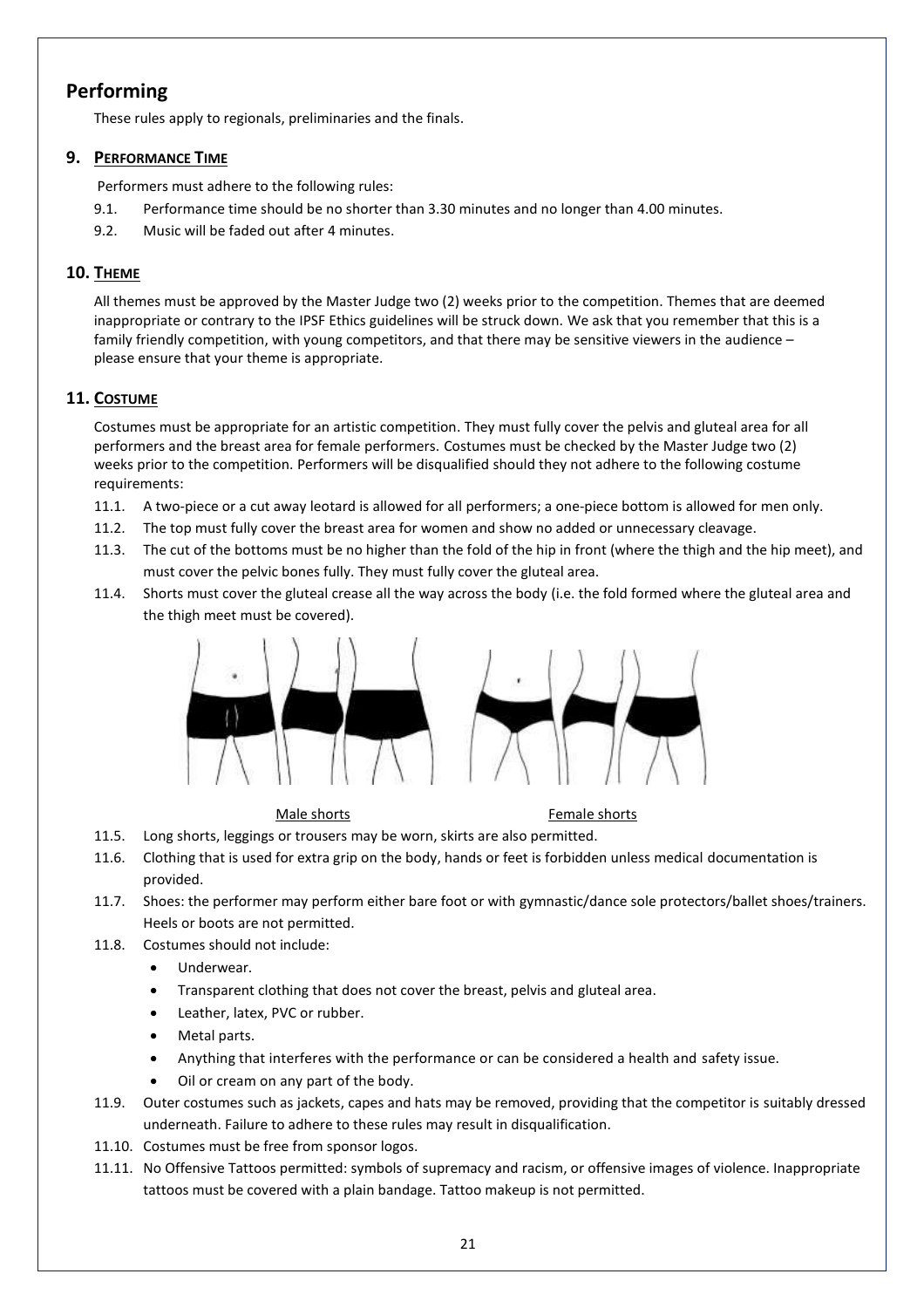- 11.12. No hand bags / bags of any kind are allowed on stage during the medal ceremony. A tracksuit must be worn during the medal ceremony.
- 11.13. All performers and their IPSF-registered coaches must have tracksuits according to the requirements set out below:
	- Tracksuits must be sports tracksuits and must include: matching trousers, t-shirt/tank top and a jacket. Hoodies/hood-style tops are not allowed.
	- Under hot weather conditions it is acceptable to wear the t-shirt or tank top instead of the jacket except during the medals ceremony.
	- National Tracksuits for use during WPSC must follow the rules set out in the Rules & Regulations for the WPSC as stated in Addendum 2 of the Pole Sport Code of Points.
	- Trainers must be worn with tracksuits. Bare feet are also permissible. No other shoes or socks are permitted.
	- Members representing the same team must all wear the same tracksuit. Should the athlete not be representing a specific team/club/school/studio/region, the athlete will be required to purchase a Federation tracksuit (this is not the same as a National Tracksuit).
	- Team/ club/school/studio/region logos must be worn on the tracksuit, either on the front or the back. The size of the logo cannot be more than 10x10cm.
	- One individual sponsor's logo might be worn on the jacket and/or the trousers and up to five (5) sponsor logos may be worn on the t-shirt/tank top. The size of the logos cannot be larger than 10x10cm, and must be smaller than the team/club/school/studio/region logo.
	- Other logos, imagery and writing cannot be displayed on the tracksuit. Name of the athletes can be displayed.
	- Athletes competing in the Open competitions will be required to wear their national tracksuits. All Open athletes representing the same country must coordinate and wear the same tracksuit. Please contact the IPSF if you need assistance with coordinating this.
	- Only athletes and IPSF recognised coaches are permitted to wear the official tracksuit.





#### **12. PROPS**

Props must be checked by the Master Judge two (2) weeks prior to the competition. Props must serve the overall artistic theme of the piece. Performers have 3 minutes each for set up and removal of props. A - 1 deduction will be issued for setup and clean-up that occurs outside this time frame. Performers will be disqualified should they not adhere to the following props requirements:

- 12.1. Any and all accessories and or props that may jeopardise the safety of the performer or the equipment are not permitted. If in doubt, please contact the organisers.
- 12.2. Props will be issued a 1 for malfunctioning breaking, etc.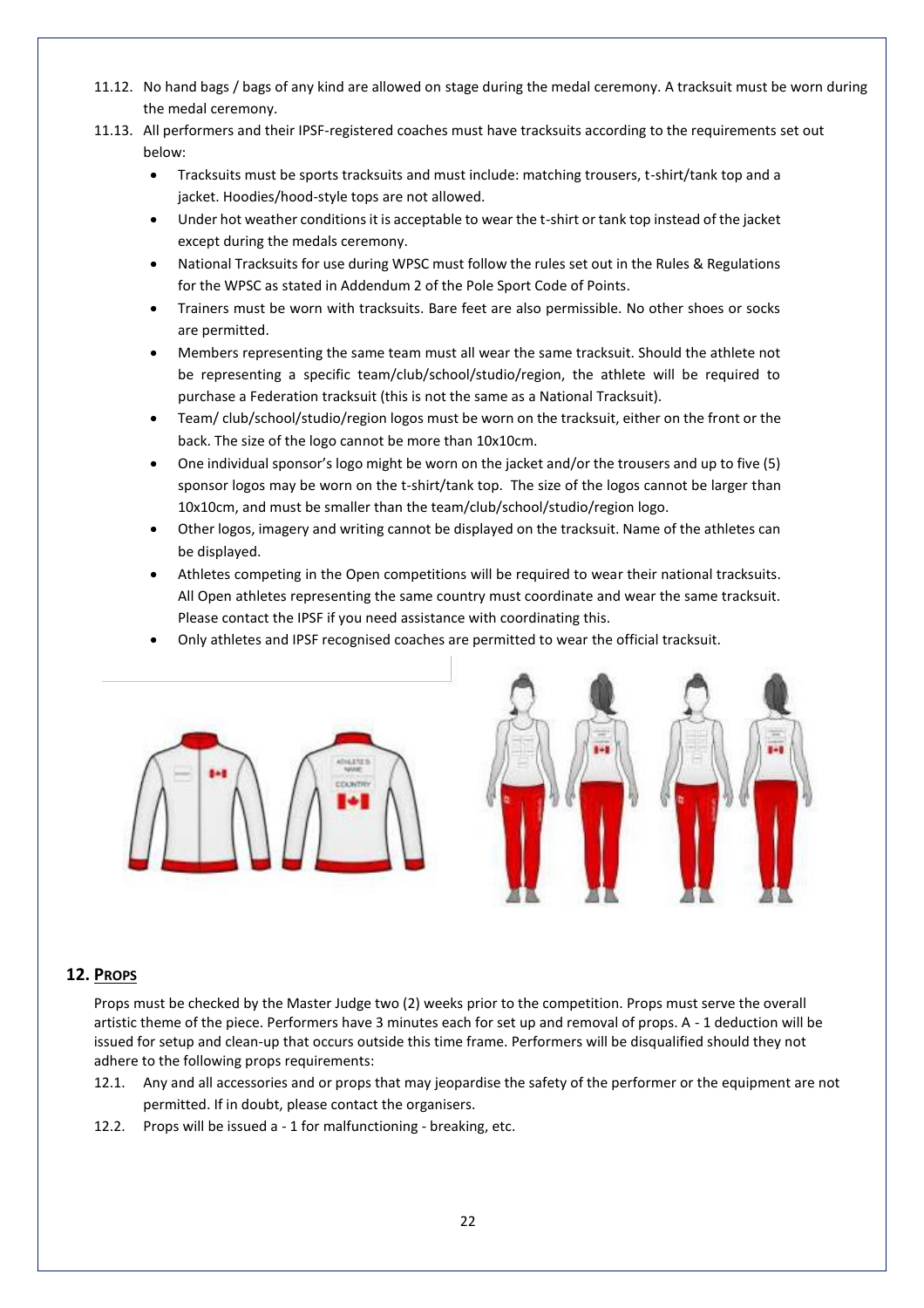- 12.3. Should humans be used as props, the performer must submit in the Theme / Technical Sheets the extent to which they will use the human prop, and how it adds to the story they are telling. Not more than 3 persons in addition to the performer shall be used as a 'prop.' Human props are not allowed to touch the pole during the performance. Human props can assist the performer(s) without pole contact or lifting the performer(s) and the assistance time is limited to 30 seconds without penalty (see Mater Judge penalties). The Master Judge reserves the right to disallow human props if the human prop(s) does not actively contribute to the story.
- 12.4. No weapons or props that imitate weapons are allowed as props. Renderings of weapons are not permitted (ie. no toy guns, bow and arrow, etc.). Weapons can however be depicted using only the human body.
- 12.5. No Liquids are permitted water may be used so long as it is in a sealed, non-breakable container (plastic.)
- 12.6. Considering 'mirror' props: A picture of the mirror must be submitted to the Master Judge for approval with the Theme / Technical Sheet. The mirror must be a frame supported mirror that can stand on its own -- not leaning on a wall, pole etc. -- and an explanation must be provided as to the mirror's function in the piece, and a description of what the mirror is made of must also be provided (porcelain, glass, wood framing etc).
- 12.7. Not permitted:
	- Glass
	- Confetti
	- Glitter canons
- 12.8. Other aerial apparatuses that may not be used as a prop include (but are not necessarily limited to):
	- "Fabpole"
	- "Lollipop Pole"
	- "Loops" or "Circus loops"
	- Hammock or silks, etc.

#### **13. HAIR AND MAKEUP**

- 13.1. Hair can be in any style.
- 13.2. Make up can be any style reflective of the performance.

#### **14. GRIPS**

14.1. Any grip product can be used except for the banned list available on the IPSF website. Please be advised that NO products are to be applied to the pole. Grip aids may only be applied to the performer's body. Please refer to the IPSF website for the full, updated list.

#### **15. STAGE**

15.1. The stage has a minimum of three (3) metres clearance in front, side and behind each pole. There are between 2.90 and 3.10 metres between the poles.

#### **16. POLES**

- 16.1. Competition poles are 45mm brass poles, four (4) metres of usable height and made of one piece.
- 16.2. All performers may choose the configuration of the poles. This must be indicated upon application.
- 16.3. Cleaning of the poles:
	- All poles will be cleaned before each performer performs by a minimum of two (2) pole cleaners (one or two per pole). Poles will be cleaned in their entirety; first with a grease remover, then with a dry towel/cloth.
	- Performers are allowed to check the poles before they perform and may ask for a second cleaning.
	- Performers may clean the poles themselves if they prefer but must use the cleaning products provided by the organiser.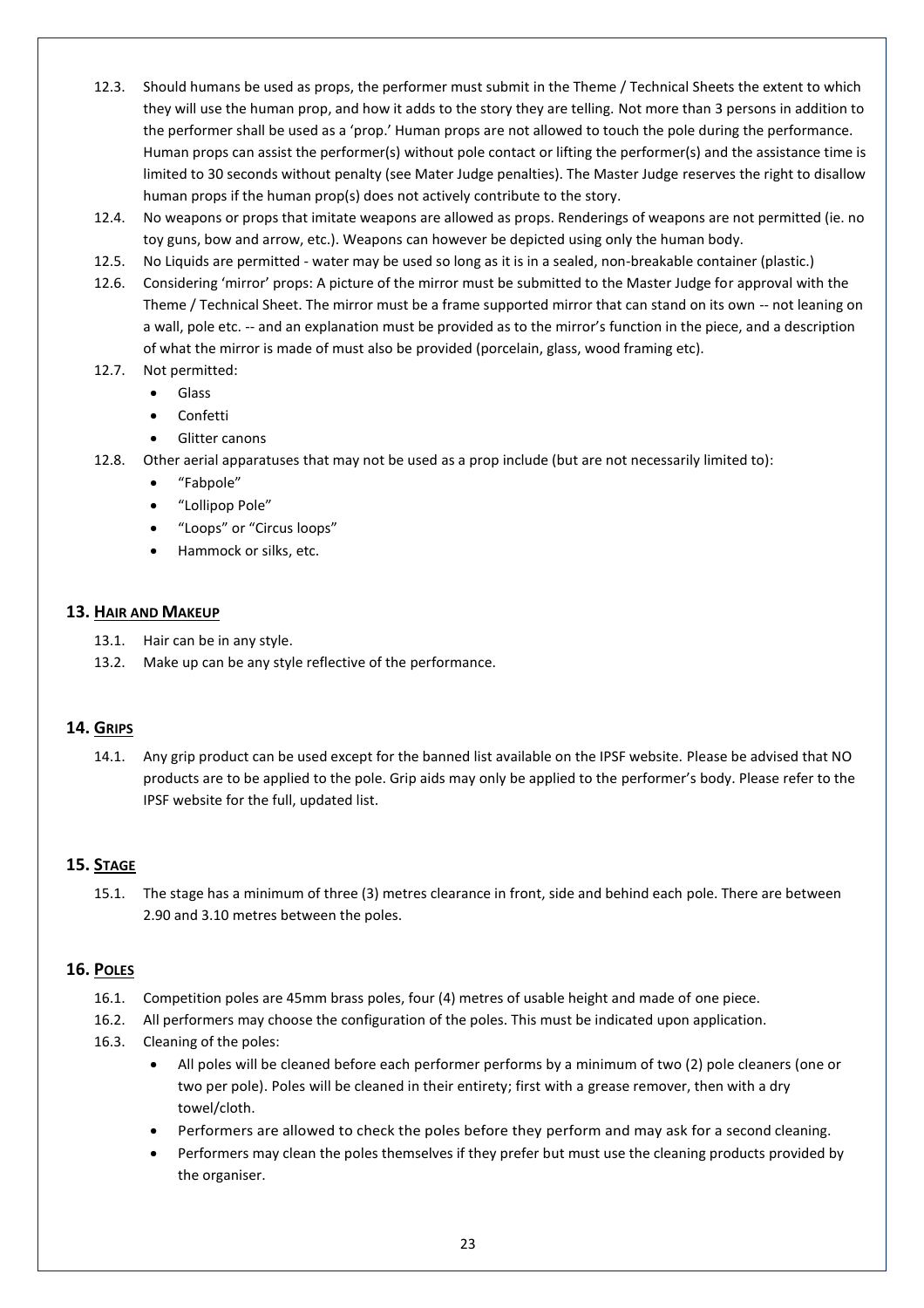- Performers are prohibited from cleaning the poles with their own cleaning products. Exception to the rule being severe allergies, in which medical documentation must be provided.
- All artistic related information will be communicated by the competition organiser.

#### **17. FILMING**

- 17.1. All performers confirm by taking part in any IPSF Championships, that they waive all rights of filming and photography and will not receive any compensation for photos and videos taken during the event. All performers must agree that their images can be used for advertising, training, promotional and commercial purposes by the IPSF and / or National Federations belonging to the IPSF.
- 17.2. All performers agree to be interviewed, filmed and or photographed by IPSF approved media.
- 17.3. All performers must agree to filming/photography at any event in which they appear before, during or after the competition, which is related to the competition (such as workshops, interviews, performances, etc.).
- 17.4. Filming and photography is not permitted in the changing areas unless with express permission of the Organiser.
- 17.5. All photography and footage remains the property of the Organiser.

## **Judging**

#### **18. JUDGES AND JUDGING SYSTEM**

- 18.1. Judging is added up by a collator.
- 18.2. Scores are given at the end of the competition.
- 18.3. Judges must be separated from the performers and spectators at all times.
- 18.4. Judges and performers will be disqualified if they are found discussing any matters together at any time during the competition.
- 18.5. Judges may not compete in the same year in which they are judging. Similarly, judges may not be IPSF recognised coaches at competitions in the same year in which they are judging. Competition organisers / federation committee members may not compete, judge or be an IPSF recognised coach at the competition they are hosting (unless extenuating circumstances are presented to the IPSF executive in writing).

|                       | Athlete | Coach | Chaperone |       | Head Judge | Competition | Federation |
|-----------------------|---------|-------|-----------|-------|------------|-------------|------------|
|                       |         |       |           | Judge |            | Organiser   | President  |
| Athlete               |         |       |           |       |            |             |            |
| Coach                 |         |       |           |       |            |             |            |
| Chaperone             |         |       |           |       |            |             |            |
| Judge                 |         |       |           |       |            |             |            |
| Head Judge            |         |       |           |       |            |             |            |
| Competition Organiser |         |       |           |       |            |             |            |
| Federation President  |         |       |           |       |            | v           |            |

The schedule above will give you an overview of what is acceptable to have cross over (in GREEN), not acceptable to cross over at all (BLACK), subject to discussion by the IPSF executive and the below caveats (RED).

- 18.6. The Federation president may compete IF the IPSF Executive is informed no later than 3 months before the competition, and the following caveats are met:
	- The Federation president must have no interaction with judges or athletes
	- The Federation president must have no interaction with athlete forms / music / costumes or have any confidential information related to this
	- The Federation president must not announce / visually represent the federation at your competition
	- The Federation president must compete first in order to assist for the rest of the weekend
	- The Federation president must provide proof of the existence of an organizing committee who has all interaction with judges and athletes

The Federation president must provide proof that the actual competition organizer is completely in charge of everything related to the competition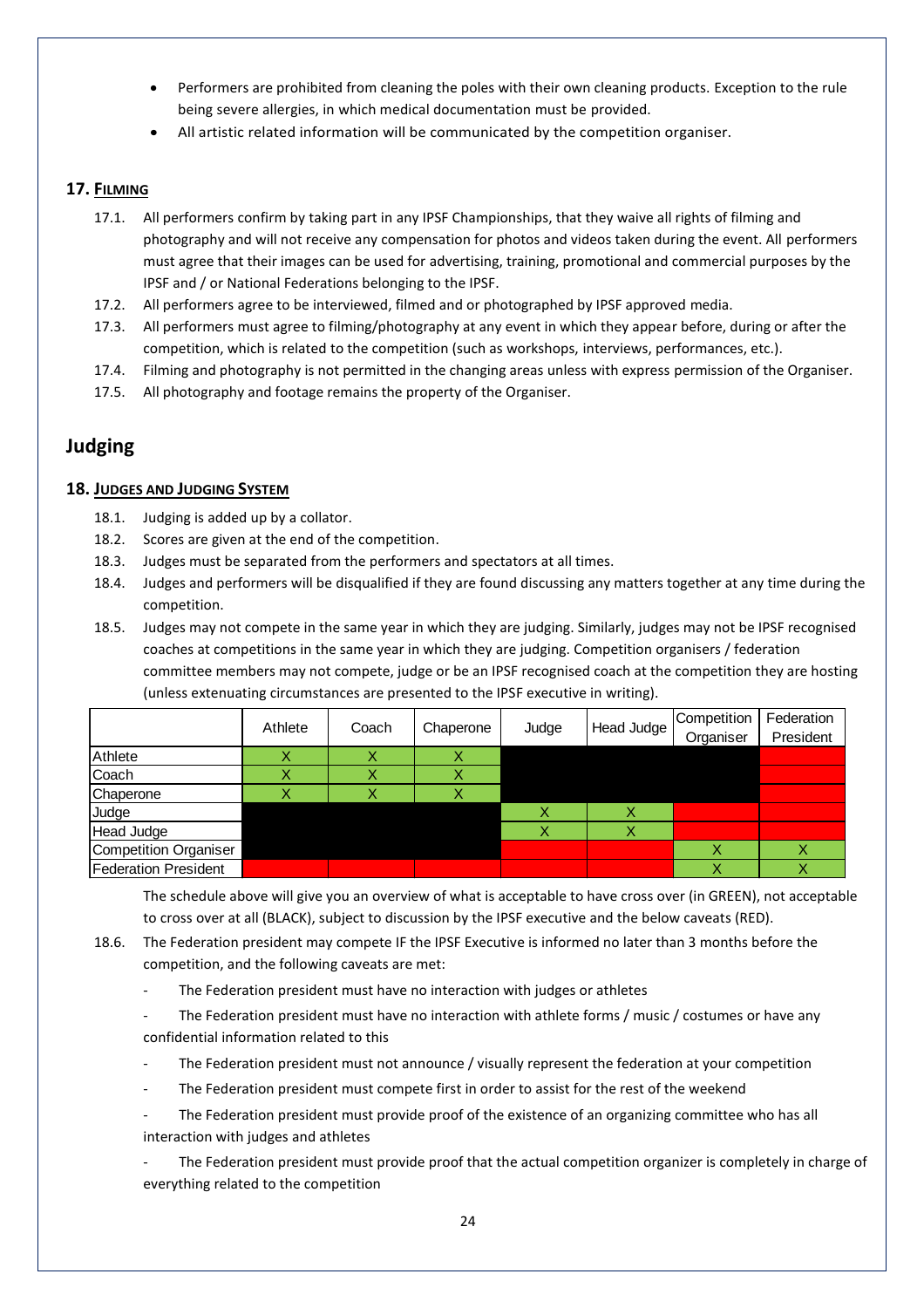#### **If these rules are broken, they will face a penalty and possible suspension.**

- 18.7. The judges panel will be made up of a minimum of 3 judges (2 judges and one Master Judge), but can consist of more judges as long as the panel is always made up of a odd number of judges.
- 18.8. In case of 5 or more judges in the panel, judges will drop the lowest and highest scores to help avoid bias unless one of the scores given belongs to the Master Judge. If 2 scores are the same, only 1 will be dropped.

#### **19. DISQUALIFICATION**

A performer may be disqualified by the Master Judge at their discretion during the competition for the following (see Master Judge Penalties for the full list):

- 19.1. No cultural or religious appropriation will be tolerated.
- 19.2. No profanities will be allowed.
- 19.3. No weapons or props that are used to denote weapons will be allowed. No violence on stage will be allowed.
- 19.4. Breaking the rules, regulations and code of ethics.
- 19.5. Providing false or inaccurate information on the application form.
- 19.6. Touching the rigging or truss system whilst performing.
- 19.7. Inappropriate choreography and costume.
- 19.8. Arriving late to registration and rehearsals without prior agreement, or not participating in the opening parade (without prior approval by the competition organiser).
- 19.9. Arriving late backstage before performing.
- 19.10. Arriving late or failing to come to the stage when announced.
- 19.11. Unsporting behaviour or bringing the competition, Organiser, or the IPSF into disrepute.
- 19.12. Threatening the life or health of a performer, organiser, judge or spectator.
- 19.13. Using prohibited grips.
- 19.14. Directly contacting the judging panel to discuss the competition, or directly or indirectly influencing the judging decision prior to or during the competition.
- 19.15. Using vulgar language or gestures towards any IPSF official.
- 19.16. Failing to submit their Theme / Technical Sheet by 5 days late.

#### **20. RESULTS**

- 20.1. All results are collated via computer.
- 20.2. Scores will be announced at the end of the event. Performers will be given a breakdown of their scores per section only.
- 20.3. All results will be listed on the organisers' website within twenty-four (24) hours of the awards being given.
- 20.4. All performers who qualify for WAPC will be listed on the IPSF website within twenty-four (24) hours.

#### **21. AWARDS**

- 21.1. At the National Championships, each performer performs for the title of world/ National Artistic Pole Champion 20XX. At the Open Championships, each performer performs for the title of Open Artistic Pole Sports Champion 20XX.
- 21.2. Only sporting training shoes or bare feet are permitted on stage at the medal ceremony.
- 21.3. All performers will receive a certificate of participation.

### **Rights and responsibilities**

#### **22. RIGHTS AND RESPONSIBILITIES OF THE PERFORMERS**

- 22.1. All performers must read the rules, regulations and any updates.
- 22.2. All performers must conduct themselves in accordance with the IPSF rules, regulations and Code of Ethics.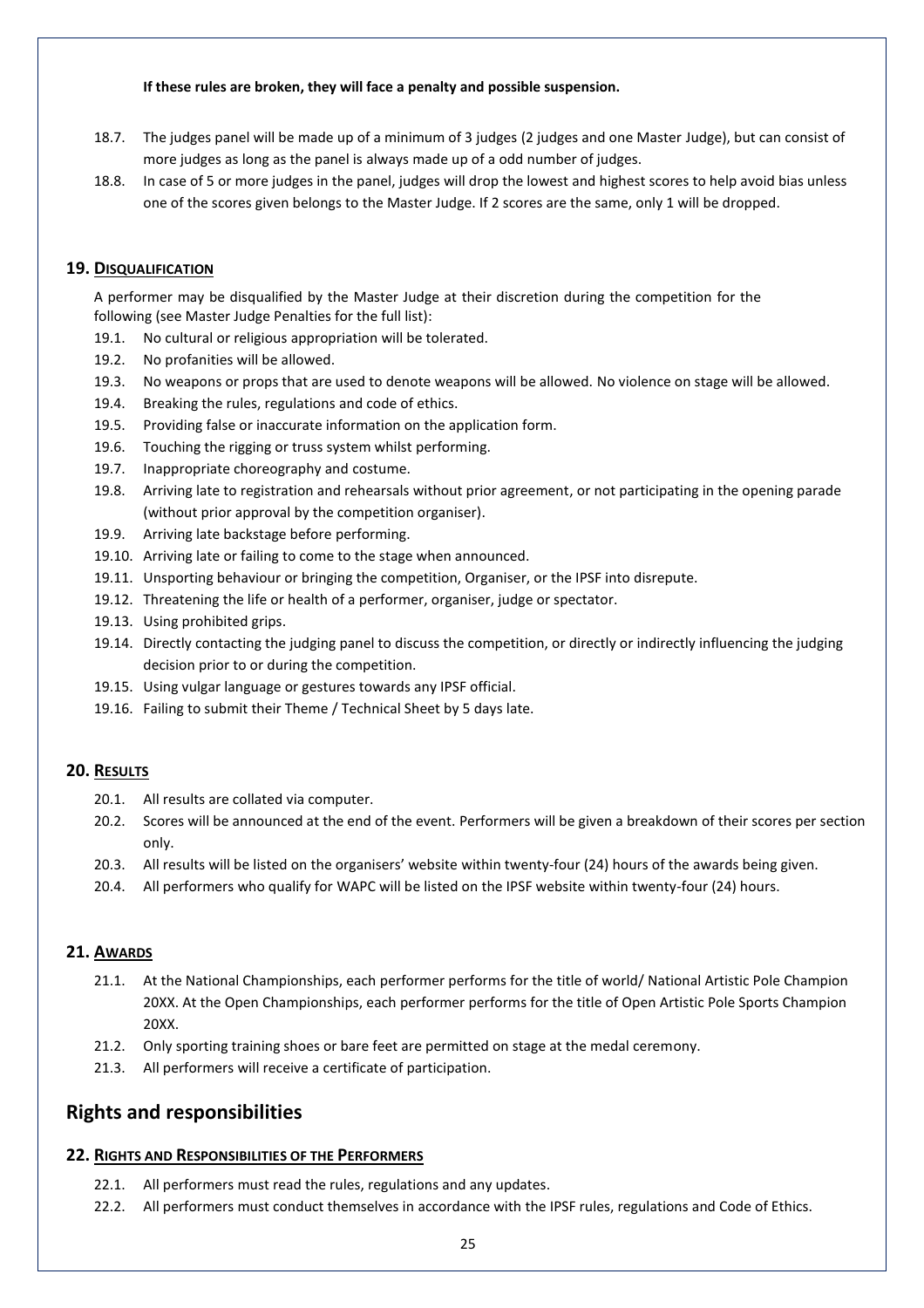- 22.3. All performers must sign the IPSF code of ethics and behave accordingly.
- 22.4. All performers are obligated to carry identification documents to the competition.
- 22.5. All performers are fully responsible for their personal health condition and ability to perform. To avoid injury, all performers must not undertake tricks or combinations they are not fully confident and secure in.
- 22.6. All performers enter IPSF championships at their own risk and understand that any injuries or accidents that may occur are their responsibility.
- 22.7. Use of alcohol or banned or controlled substances before or during the competition is strictly prohibited.
- 22.8. All expenses incurred by the performer are the responsibility of the performer and not the Organiser. Confirmation of this will require a signature at the time of registration.
- 22.9. Performers who are entering any IPSF championship are required to purchase/acquire the relevant visa for entry into the country where the competition is being held. If the performer requires assistance, please contact the competition organiser.
- 22.10. All performers have the right to receive all available public information regarding the scoring system or to the competition in general which can be found on the IPSF website: www.polesports.org.
- 22.11. During the preliminaries and finals:
	- All performers must perform with their same gender category except in the case of doubles and if a category is mixed.
	- Performers must start off stage and wait to be announced before walking out on to the stage.

#### **23. RIGHTS AND RESPONSIBILITIES OF THE ORGANISER**

The IPSF and/or Organiser reserve the right to the following:

- 23.1. To alter the rules and regulations of the competition or its attachments at any time. Any change will be announced immediately on **[www.polesports.org.](http://www.polesports.org./)**
- 23.2. To refer to the Master Judge any performer in breach of the rules and regulations or code of ethics for the consideration of penalties or disqualification.
- 23.3. To refer to the Master Judge any judge in breach of the rules and regulations or code of ethics for the consideration of disqualification.
- 23.4. To decide on any decisions not already addressed in the rules and regulations and code of ethics prior to or during the competition.
- 23.5. The Organiser will provide basic first aid in the case of an incident or accident and medical assistance in the event of a more serious injury. The medical representative has the final decision on whether the performer's injury should prevent them from entering or continuing the competition.
- 23.6. The IPSF and the Organiser cannot be held responsible for loss or damage to performers' or officials' items.

#### **The Organiser is obligated to:**

- 23.7. Publish all competition criteria as stated above.
- 23.8. Announce all changes regarding the competition on the competition organisers' website.
- 23.9. Provide rooms for performers to change and warm up in with toilet facilities which are separate from those being used by judges and spectators.
- 23.10. Check the installation of the poles and test them.
- 23.11. Give performers a chance to practice with the poles before the start of the competition.
- 23.12. Arrange the cleaning of the poles before each performance.
- 23.13. Provide the judges with all necessary information concerning the competition.
- 23.14. Provide interim first aid in the case of an incident or accident.
- 23.15. View Theme / Technical Sheets and ask for proof from the performer that the costume, prop, foot wear or any component of the performance will not damage the poles or stage. It is then the Organiser's prerogative to discuss these details with the Master Judge.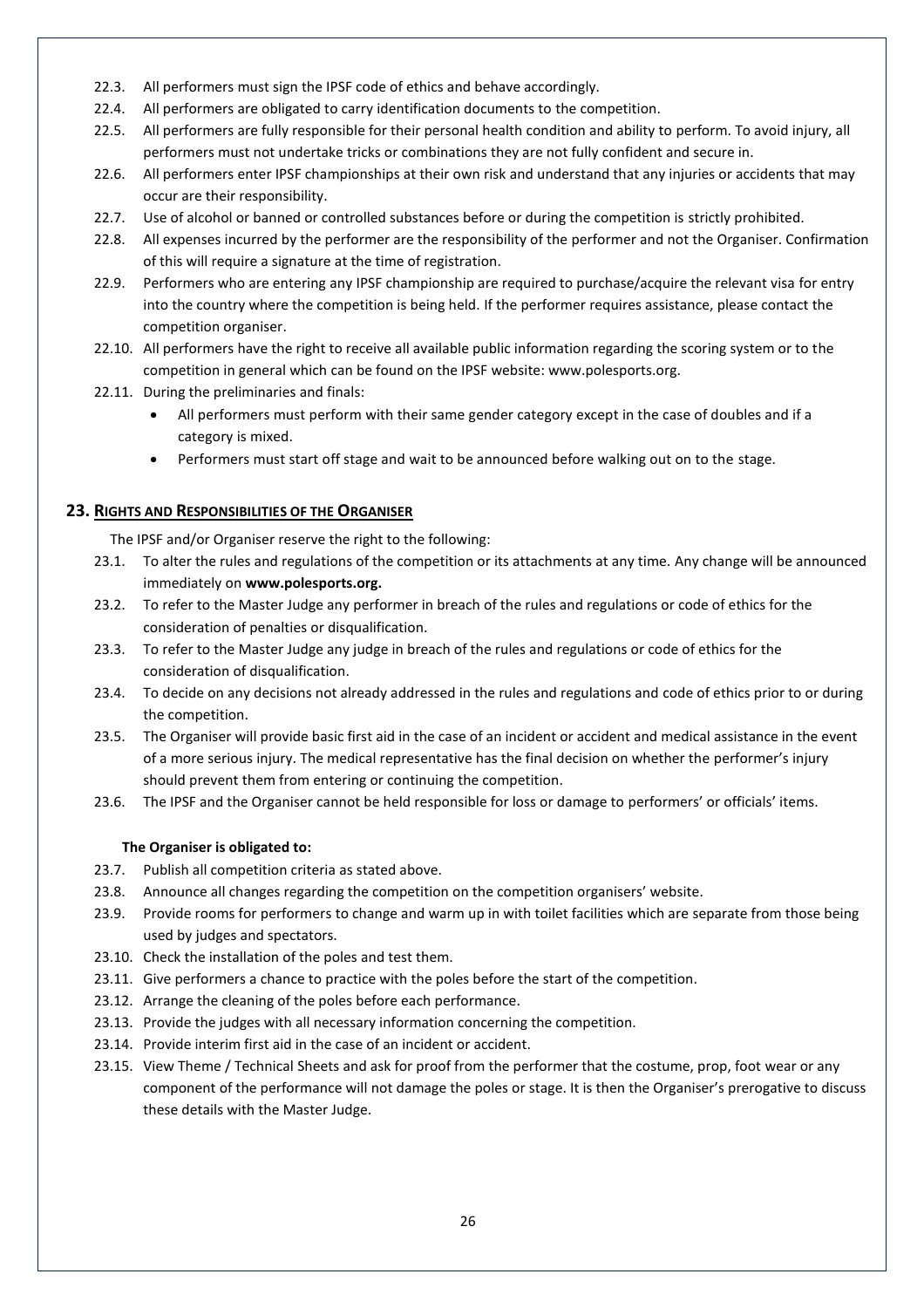## **Complaints**

### **24. GENERAL COMPLAINTS**

- 24.1. Performers are not permitted to appeal their scores; judges' scores are final.
- 24.2. Further complaints about any other issue must be made in writing to the competition organiser within 7 working days.
- 24.3. For more information, please contact [the](mailto:info@polesports.org%20.) competition organiser.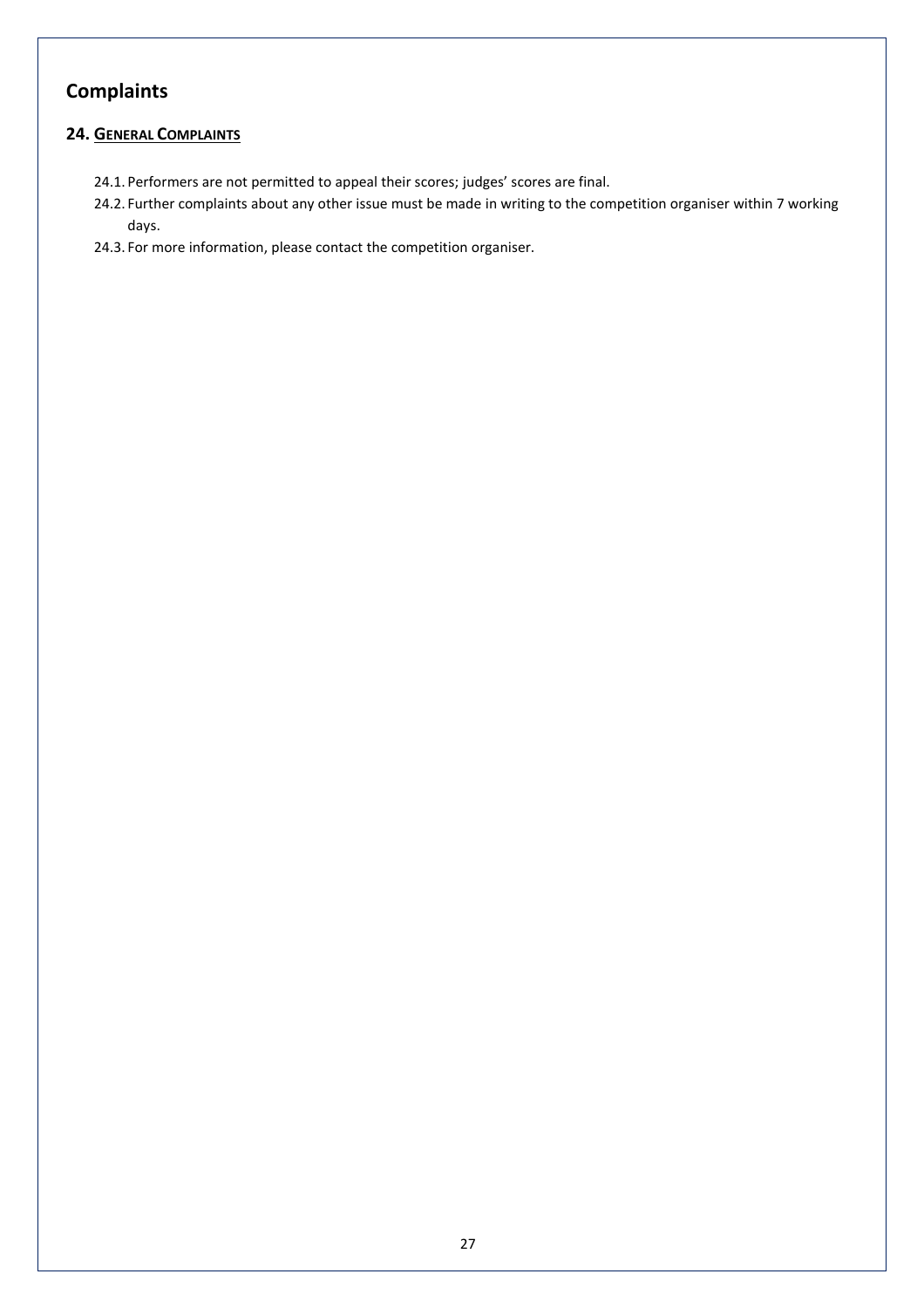## **IPSF Scoring System**

This section contains information for performers and coaches about the scoring system used for National Championships, and will explain how the scores will be given, when final results will be announced and extra information you might need to know.

#### **Personal scores**

Your total scores will be announced at the end of all performances. No other communication will be entered into with the judging panel.

#### **Finalists (In the case of preliminaries)**

The finalists from each category in the case of video preliminaries will be announced via the organiser's website within 14 day of the application closing date.

#### **Finals**

The results for all categories on finals day will be announced at the end of the competition at the award ceremony. Performers are expected to be ready to go to the stage when called approximately 15 minutes after the last performer has performed. Each category will be invited to the stage and the winners will be announced with their total scores. All total scores will also be posted on the competition website and WAPC qualifying performers on the IPSF world artistic ranking.

#### **Guidance on your scores**

Please see score sheet and accompanying rules.